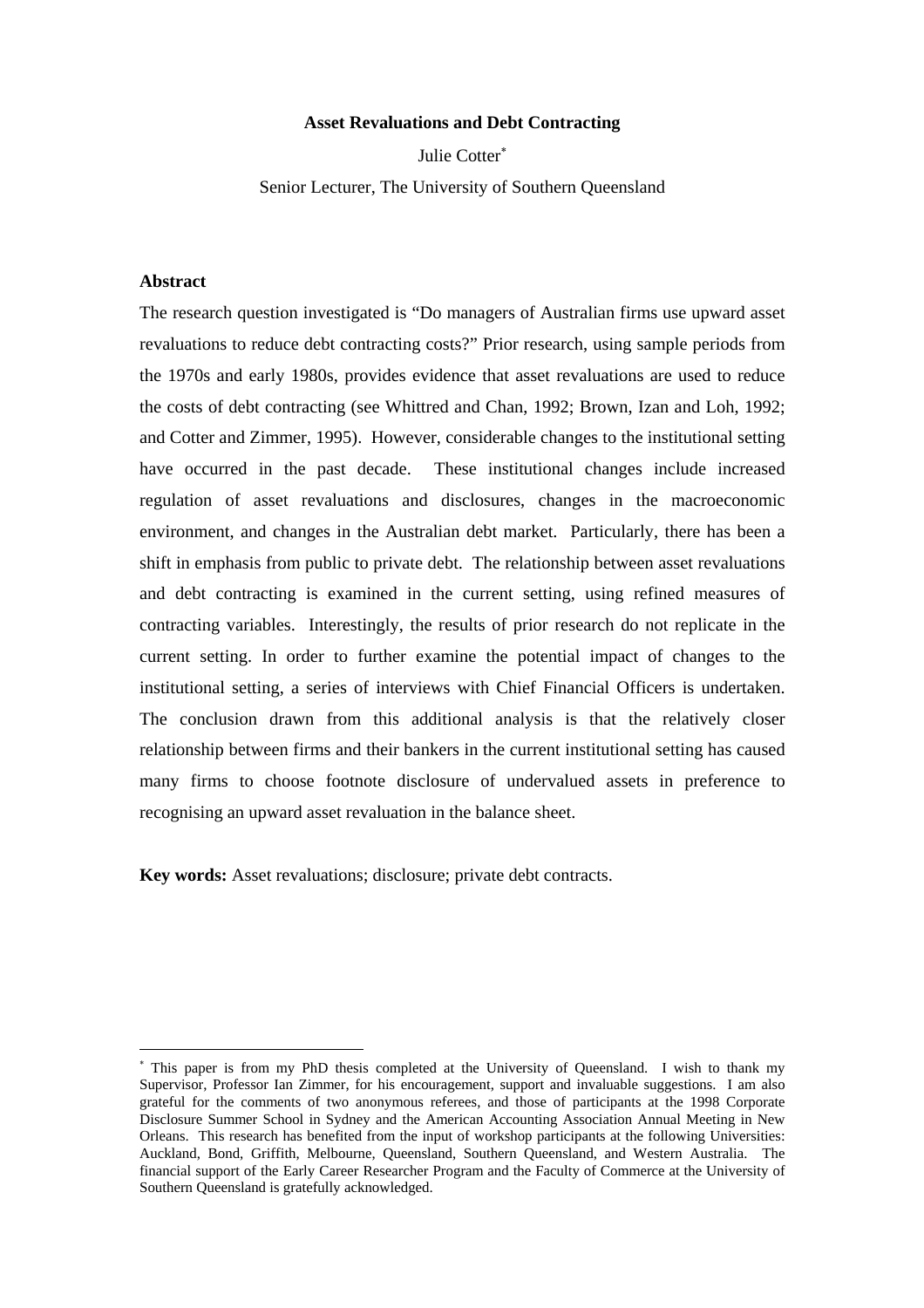### **1. Introduction**

This paper investigates the current relationship between asset revaluations and debt contracting. Much work in the accounting choice literature is premised on a relation between debt contracts and accounting policies. In particular, prior research provides evidence that asset revaluations are used to reduce the costs of debt contracting (see Whittred and Chan, 1992; Brown, Izan and Loh, 1992; and Cotter and Zimmer, 1995).<sup>1</sup> Asset revaluations have the potential to reduce the cost of debt contracting by (a) allowing firms to avoid the costs associated with technical default on debt covenants, and (b) signalling available borrowing capacity to lenders. That is, asset revaluations have the advantages of reducing leverage and providing credible signals of exit values of assets; both of which have the potential to increase borrowing capacity. Reductions in leverage also reduce the probability of technical default on debt covenants, with the probability of default being determined by both current proximity to default on covenants and expectations about future increases in debt levels. Firms therefore have incentives to revalue when increased borrowing capacity allows a reduction in the cost of new debt, and when technical default on debt covenants is probable, especially if default is expected to be costly.

Prior empirical research into debt related determinants of asset revaluations in Australia uses data from the 1970s and early 1980s. Several contextual changes have occurred since then that have the ability to impact on asset revaluations, and in particular, the relationship between asset revaluations and debt contracting. These institutional changes include increased regulation of asset revaluations and disclosures, changes in the macroeconomic environment, and changes in the Australian debt market. For example, the use of public debt by listed corporations, which has been documented to be associated with asset revaluations in prior research (see Whittred and Chan, 1992), has decreased

2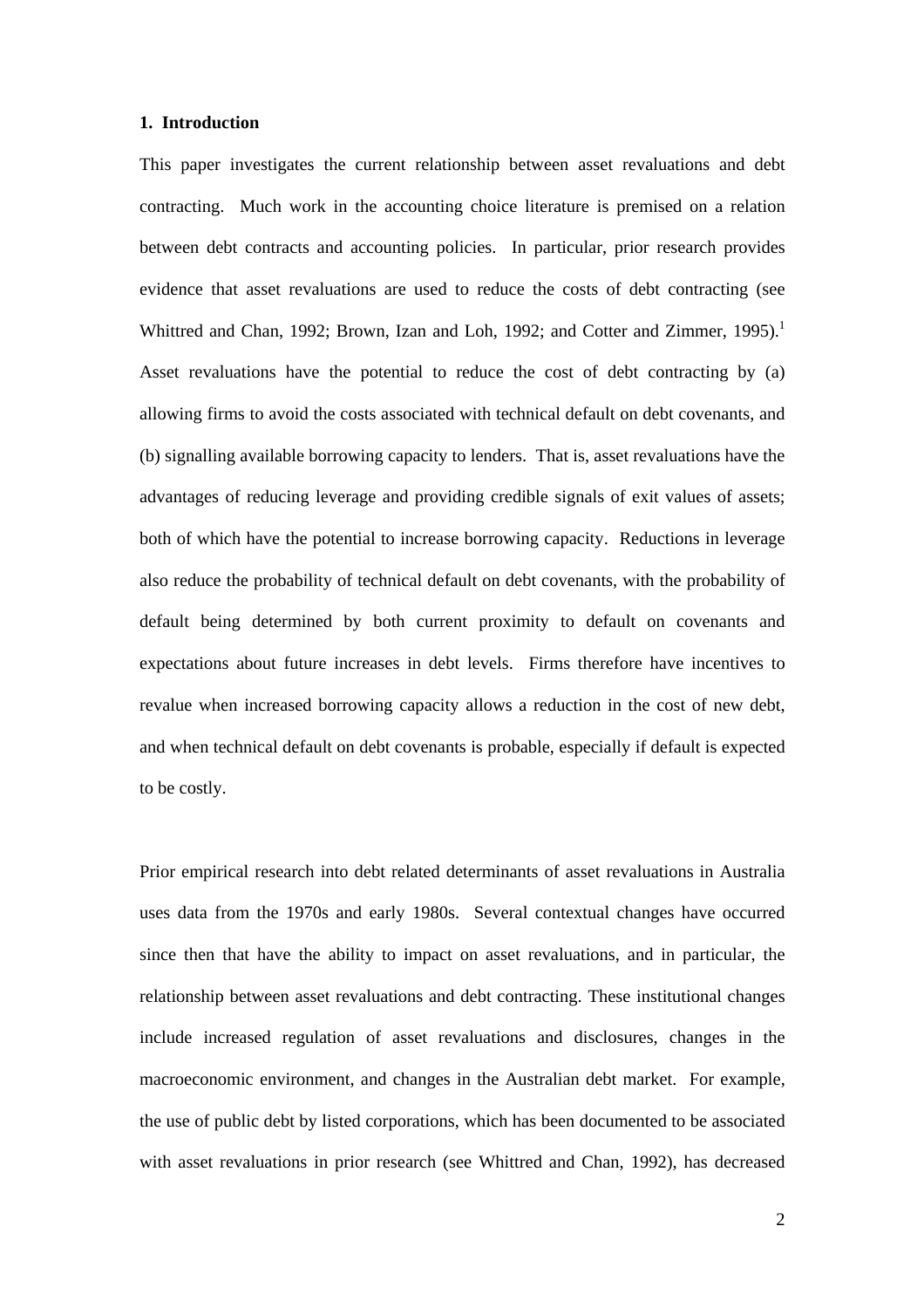dramatically in Australia since that sample period; with bank loans being the major source of debt finance for listed Australian firms in the early  $1990s$ <sup>2</sup>. It is therefore timely to reexamine the relationship between asset revaluations and debt contracting, giving due consideration to the changed contextual setting.3

This research extends the asset revaluations literature in two main ways. First, the time period chosen for empirical testing, 1993 to 1995, follows a period of considerable change in the institutional setting; thus allowing an evaluation of the impact of any associated changes to contracting and monitoring procedures on the relationship between asset revaluations and debt contracting. In particular, private as well as public debt contracts are considered. Second, the use of more refined measures of debt contract variables has the effect of reducing problems in empirical testing associated with biased coefficients and model misspecification. Watts and Zimmerman (1990) suggest that one way for future research to overcome problems associated with omitted variables is to include data in relation to standard contracts, thus avoiding biased coefficients caused by covariance of proxy variables with other independent variables. Similarly, Beneish and Press (1995) find that leverage is a poor surrogate for default or renegotiation costs, concluding (p. 352) "that tests for debt covenants effects are better specified using data drawn from lending agreements." Accordingly, this research determines current proximity to default on leverage covenants using expected leverage measures for bank loan agreements reported in Cotter (1998), and actual contract terms for public debt.

The findings indicate that the relationship between the propensity to revalue and debt contracting variables has diminished over time, most likely due to a shift in emphasis from public to private debt. The results imply a need to consider changes in contracts and their enforcement through time.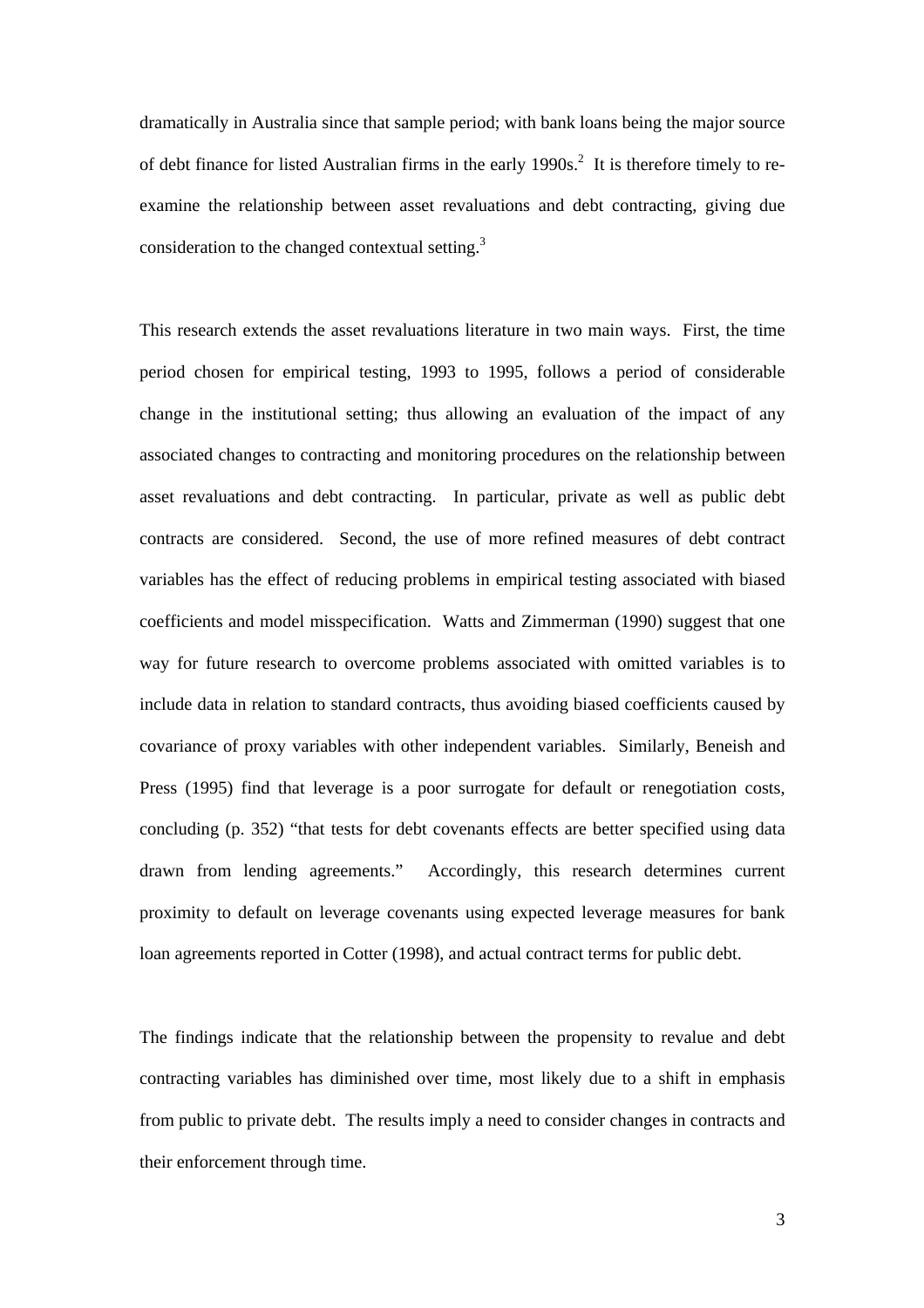### **2. Institutional setting**

Several changes have occurred in relation to the institutional setting between earlier research conducted in the 1974 to 1986 time period and the current sample period of 1993 to 1995. This section describes those changes that have the potential to impact on the relationship between asset revaluations and debt contracting. These include changes in accounting and disclosure regulations, the market for debt, and the macroeconomic environment.

#### *2.1. Changes in accounting and disclosure regulations*

The accounting standards relating to the revaluation of non-current assets are AAS10 and AASB 1010 "Accounting for the revaluation of non-current assets". These standards are essentially the same in content. However, AASB 1010 has the force of the Corporations Law (S. 298). The approved accounting standard, AASB 1010, first applied on 30 September 1987. Further references will be made only to this standard.<sup>4</sup>

While the same basic reporting requirements applied over the period 1974 to 1986 (see Brown, Izan and Loh, 1992), there have been three changes in asset revaluation accounting regulations since then that have the potential to impact on the relationship between asset revaluations and debt contracting. First, there has been an increase in current value disclosure requirements under the Corporations Law. In particular, commencing in October 1986, Clause 32 of Schedule 5 requires firms to disclose current values of land and building assets that are not recorded at their current values in the accounts at least every three years.<sup>5</sup> This change has had the effect of requiring listed companies to revalue their property assets at least every three years and either to recognise or to disclose the revalued amounts. While the option to disclose current values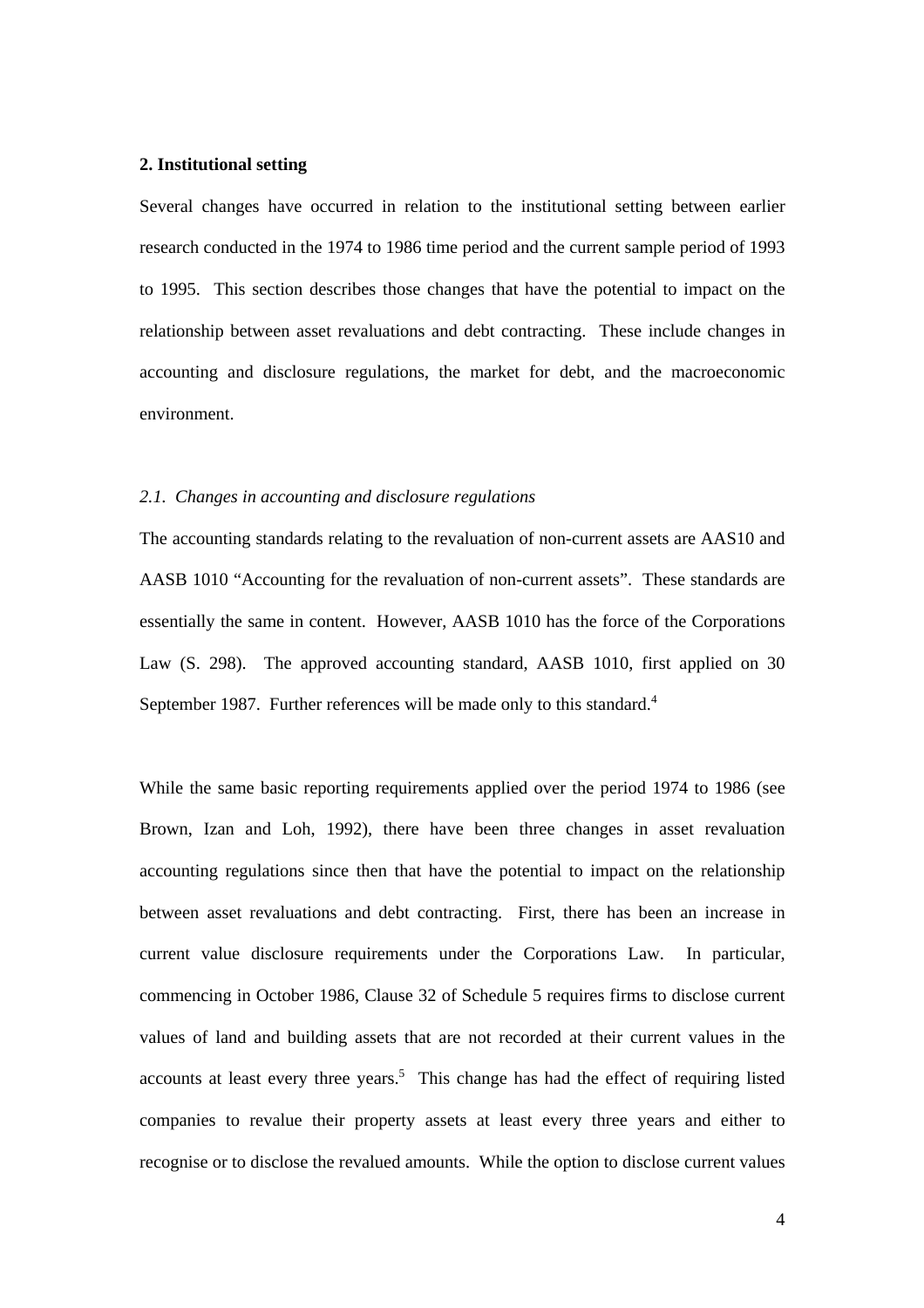was always available, this increase in disclosure requirements has the potential to induce a three-year cycle of revaluations and encourages managers to consider disclosures as a viable option to recognised revaluations.

Second, AASB 1010 was amended and reissued in September 1991, effective 30 June 1992. The amendments incorporated the principles of the consolidation standard, AASB 1024, and require reporting entities to identify classes of non-current assets across the economic entity.<sup>6</sup> This amendment had the joint impacts of requiring firms to revalue all assets in a class across the economic entity rather than on a company by company basis, and to 'net-off' revaluation increments and decrements across the economic entity. Australian firms now have a decreased ability to selectively revalue undervalued assets and must consider the higher costs associated with revaluing an entire class of assets whenever a revaluation is contemplated.<sup>7,8</sup> It is expected that the increased costs of revaluing resulting from this amendment have decreased the propensity for firms to record upward revaluations of non-current assets.

Finally, AASB 1021 "Depreciation of Non-Current Assets" has been in effect for all financial years commencing on or after 31 December 1989. This accounting standard requires the depreciation of buildings, which under AASB 1010 must be based on the restated (revalued) carrying amount (para. 7.2.2). Taken together, they provide a further deterrent to the recognition of revaluation increments for property. Overall, amendments to AASB 1010 and the issue of AASB 1021 have had the impact of decreasing managers' asset revaluation accounting flexibility and have effectively increased the costs associated with revaluing.

## *2.2. Changes in the market for debt*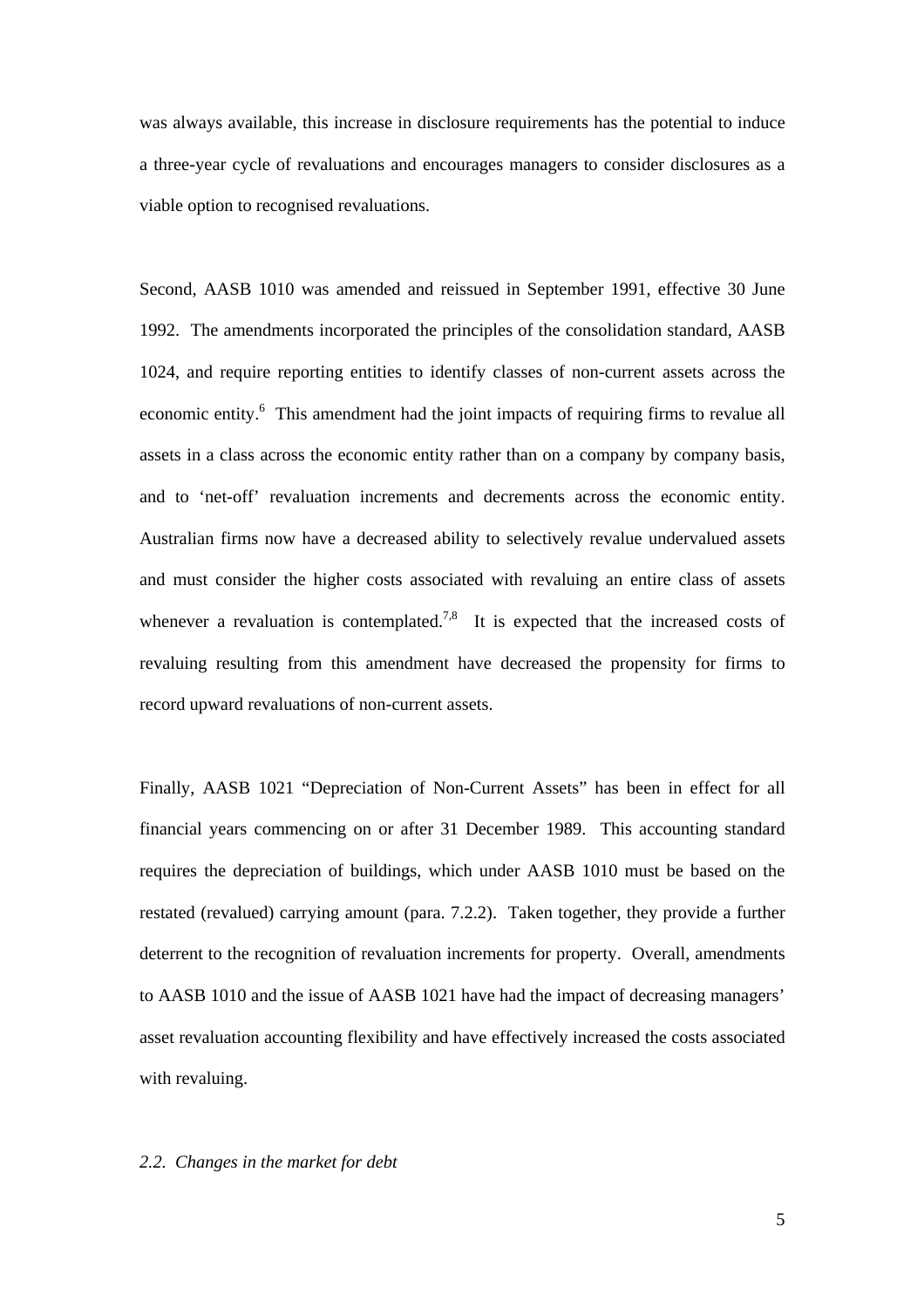The proportion of Australian firms holding public debt has decreased dramatically since prior research into the relationship between asset revaluations and debt contracting was undertaken. Table 1 shows the number of public debt issues outstanding as well as the number of firms holding public debt over the 1985 to 1995 time period. The most dramatic decline relates to debentures, with the number of debentures outstanding reducing from a high of 256 in 1986 to a low of four in 1995. Convertible notes are still being utilised although considerably less than was the case during the 1980s. Australian firms no longer issue unsecured notes to the public. $9$ 

#### insert table 1 about here

This structural change in the Australian debt market has the potential to impact on the relationship between asset revaluations and debt contracting. In particular, prior research has found evidence to support the proposition that managers of Australian firms use independent revaluations of non-current assets to reduce the probability of default on their public debt contracts (see Whittred and Chan, 1992; and Brown, Izan and Loh, 1992). The limited use of public debt by Australian firms in the 1990s implies that this incentive to revalue now applies to a much lesser extent.

While private debt contracts have the same capacity to create this incentive to revalue, there are important differences in contracting and monitoring procedures between public and private debt that are expected to reduce this incentive. In particular, there is a closer relationship between borrower and lender in the private debt situation.<sup>10</sup> Accordingly, credibility issues are expected to become more important in determining accounting policies in the private debt situation. For example, asset revaluations undertaken to avoid default on debt covenants are likely to be carefully scrutinised by the monitoring banker.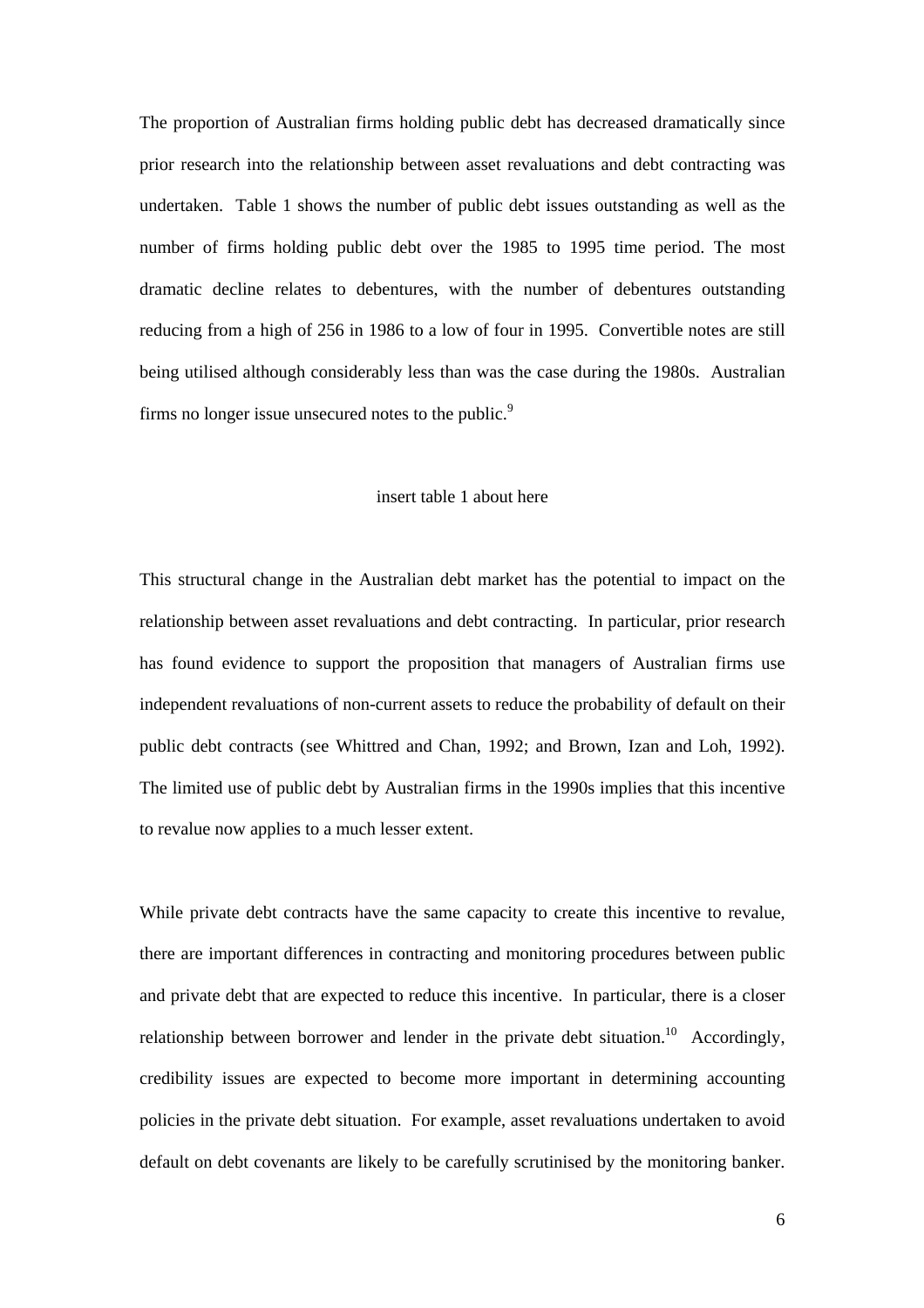In support of this expectation, Leland and Pyle (1977) suggest that financial intermediaries such as banks establish the credibility of information.<sup>11</sup> While the incentive to revalue still exists, recognising an asset revaluation to avoid imminent default on a debt covenant will reduce the credibility of management in future dealings with the bank, possibly resulting in increased contracting costs.

The costs of default on public debt are expected to be higher than those in relation to private debt due to a less flexible renegotiation process (Leftwich, 1983; Smith, 1993), thus creating a greater incentive to avoid technical default on covenants and underinvestment problems in relation to public debt. In addition, implicit as well as explicit terms are more likely to be utilised in private debt contracting.<sup>12</sup> Other changes in the Australian debt market that have the potential to impact on the relationship between asset revaluations and debt contracting relate to loan evaluation procedures. While Cotter and Zimmer (1995) conclude that firms revalue non-current assets to signal borrowing capacity to lenders, they suggest that firms may no longer be able to trade-off high asset values against low cash flows as readily as was previously possible if the bad debt losses suffered by Australian banks during the late 1980s have caused a change in loan evaluation procedures.

## *2.3. Changes in the macroeconomic environment*

Other changes in institutional settings between the previous and current sample periods include changes in the macroeconomic environment. In particular, inflation is lower in the 1990s, with asset values not rising to the extent that they did previously. Brown, Izan and Loh (1992, p. 43) report annual inflation rates (measured by changes in the consumer price index) of "about 14 per cent in the 1974-7 period, and 6.6 per cent in the 1984-6 period". The corresponding rate in the 1993-5 period is about 2.5 per cent (INDECS,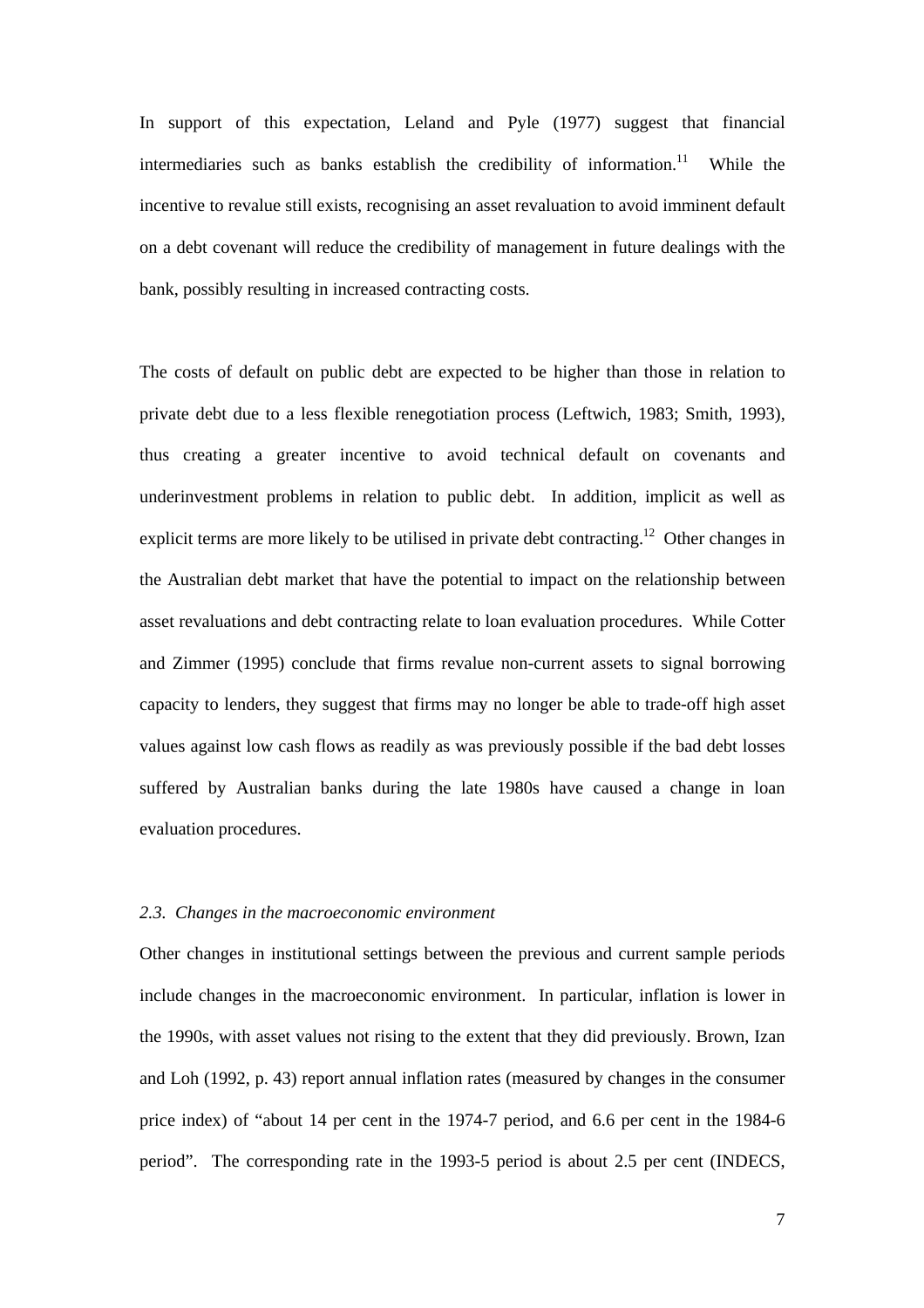1995). This lower inflation rate is expected to be associated with less and smaller upward revaluations of non-current assets. The impact of lower inflation is expected to be greater for firms with a higher proportion of property assets as they will now have less opportunity to employ asset revaluations to avoid debt covenant violations and associated underinvestment problems.<sup>13</sup>

There are several other factors that could reduce a firm's propensity to revalue. For example, the incidence of takeovers and bonus issues of shares, both found to be significantly associated with asset revaluations by Brown, Izan and Loh (1992), have decreased dramatically.14 These changes are expected to have resulted in a decrease in the number of asset revaluations associated with these activities.

## **3. Hypothesis and Research Methods**

Prior research into the relationship between asset revaluations and debt contracting indicates that managers of Australian firms use upward asset revaluations to reduce debt contracting costs. These cost reductions are achieved through avoidance of costs associated with technical default on debt covenants, and reductions in the cost of new debt. Prior research suggests that firms with the greatest incentives to reduce costs associated with technical default have leverage covenants in place, are closer to default on these covenants, and are likely to increase debt in the future (see Whittred and Chan, 1992; Brown, Izan and Loh, 1992); while firms with the greatest incentives to increase borrowing capacity have declining cash flows from operations, high leverage, and increasing secured debt (Cotter and Zimmer, 1995).<sup>15</sup> The following hypothesis is used to test whether managers of Australian firms use upward asset revaluations to reduce debt contracting costs in the current institutional setting: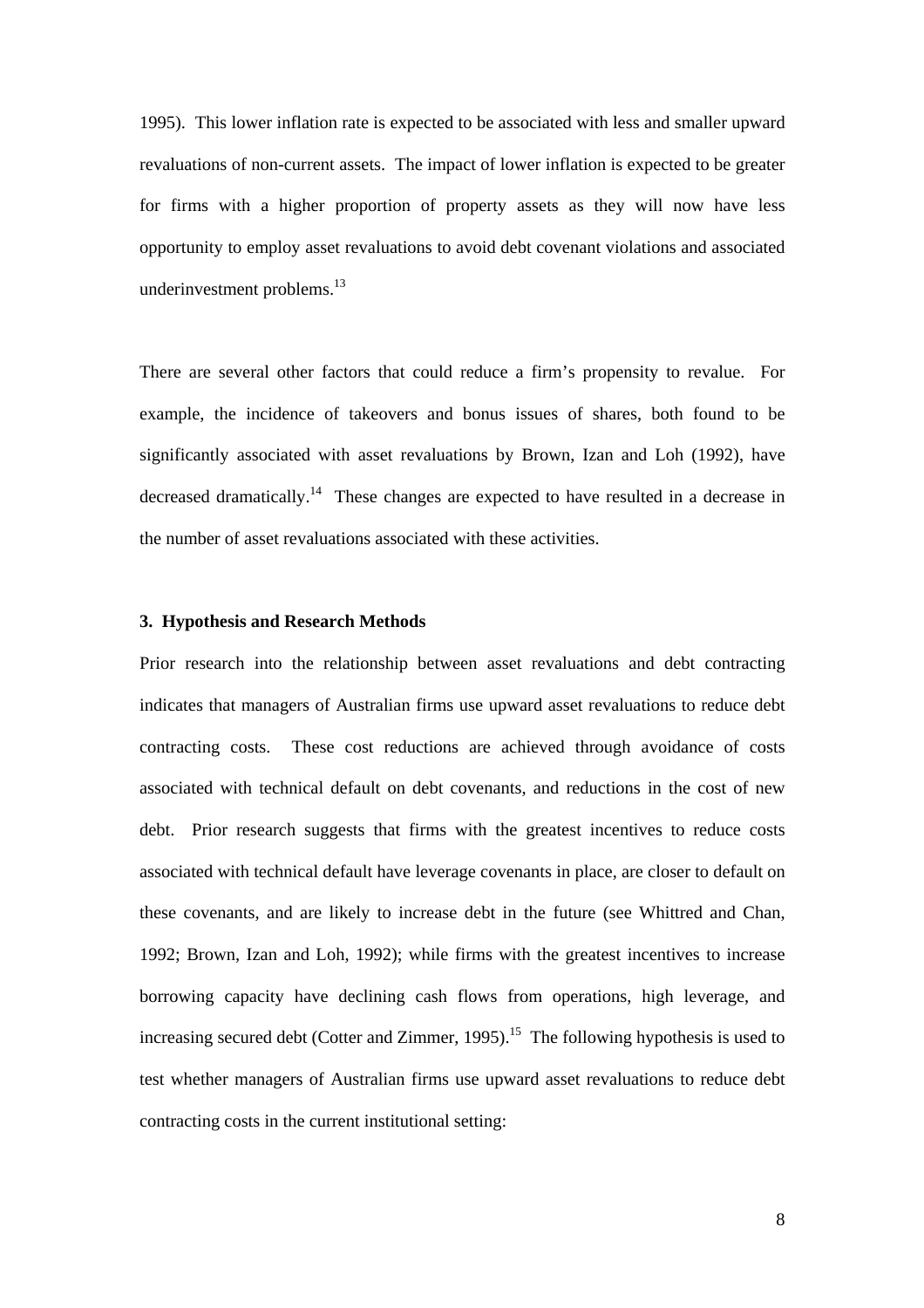*The likelihood of revaluation is positively associated with: (a) the existence of leverage covenants (b) current proximity to default on leverage covenants, (c) expectations about future increases in debt levels, (d) declining cash flows from operations, (e) leverage, and (f) increases in levels of secured borrowings.* 

Testing of this hypothesis is not merely a replication of previous research. In order to control for changes which have decreased firms' ability to reduce debt contracting costs via an asset revaluation, tests of this hypothesis (a) limit the sample to those firms for which it can be established that an undervaluation of non-current assets exists, thus controlling for the impact of lower inflation; (b) consider private as well as public debt contracts. In particular, current proximity to default on leverage covenants contained in bank loan contracts is determined; and (c) consider revaluations of property assets separately to those of other, less regulated classes of assets.

## *3.1. Sample*

Sample selection is determined on the basis of industry classifications, since testing is limited to those industries for which information in relation to bank loan contracts is available in Cotter (1998); these are manufacturers, retailers, and transport service providers.16 An attempt was made to obtain financial statements for the total of 279 firms listed in the 1994 Australian Stock Exchange (ASX) Handbook under the following industry categories: building materials, alcohol  $\&$  tobacco, food  $\&$  household, chemicals, engineering, paper  $\&$  packaging, retail, transport, and miscellaneous industrials.<sup>17</sup>

Financial statements were not available for 67 firms at the time of data collection. Another 33 firms were deleted from the sample because a perusal of their financial statements revealed that, although they were classified by the ASX as miscellaneous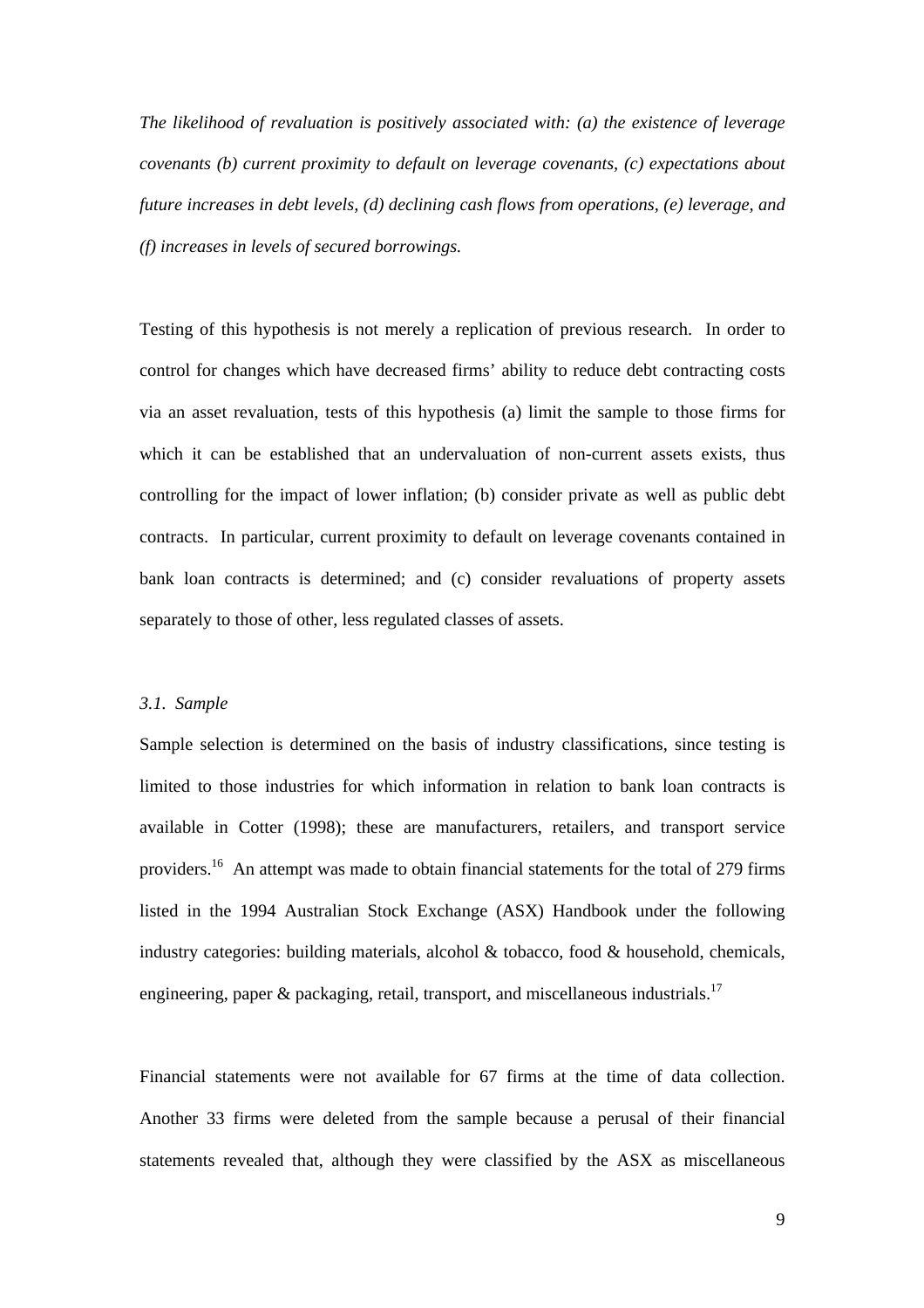industrials, they did not appear to be manufacturers, retailers or transport service providers. A further eight firms were deleted from the sample because they were incorporated outside Australia. Thus the final sample comprised 171 listed Australian firms. Missing data for some firms in some years reduced the number of useable observations to 145, 171 and 169 for 1993, 1994 and 1995 respectively. The total sample is thus 485 firm-years. Revaluers are compared with non-revaluers for both the full sample of firm-years and the sub-sample of firms for which it can be established that an undervaluation of non-current assets exists. Tests on this sub-sample of 146 firm-years control for the impact of lower inflation evident in the current setting.

Table 2 shows summary statistics in relation to the magnitude and materiality of recognised revaluations and undervaluation disclosures. There are a total of 68 revaluations spread across the three years 1993 to 1995, including 50 revaluations of land and buildings. In addition, 48 new valuations of land and buildings have been disclosed in the footnotes.

## insert table 2 about here

Further analysis of the sample reveals that, while the majority of revaluations are of land and buildings, revaluations of plant and equipment and investments each represent over 14% of the total number of revaluations. Not surprisingly, revaluations of plant and equipment, and identifiable intangibles, are confined to the manufacturing firms. The majority of revaluations of assets other than land and buildings occurred in 1993; while 1995 had the largest number of both undervaluation disclosures and recognised revaluations of land and buildings, likely induced by legal requirements to disclose current values every three years.<sup>18</sup>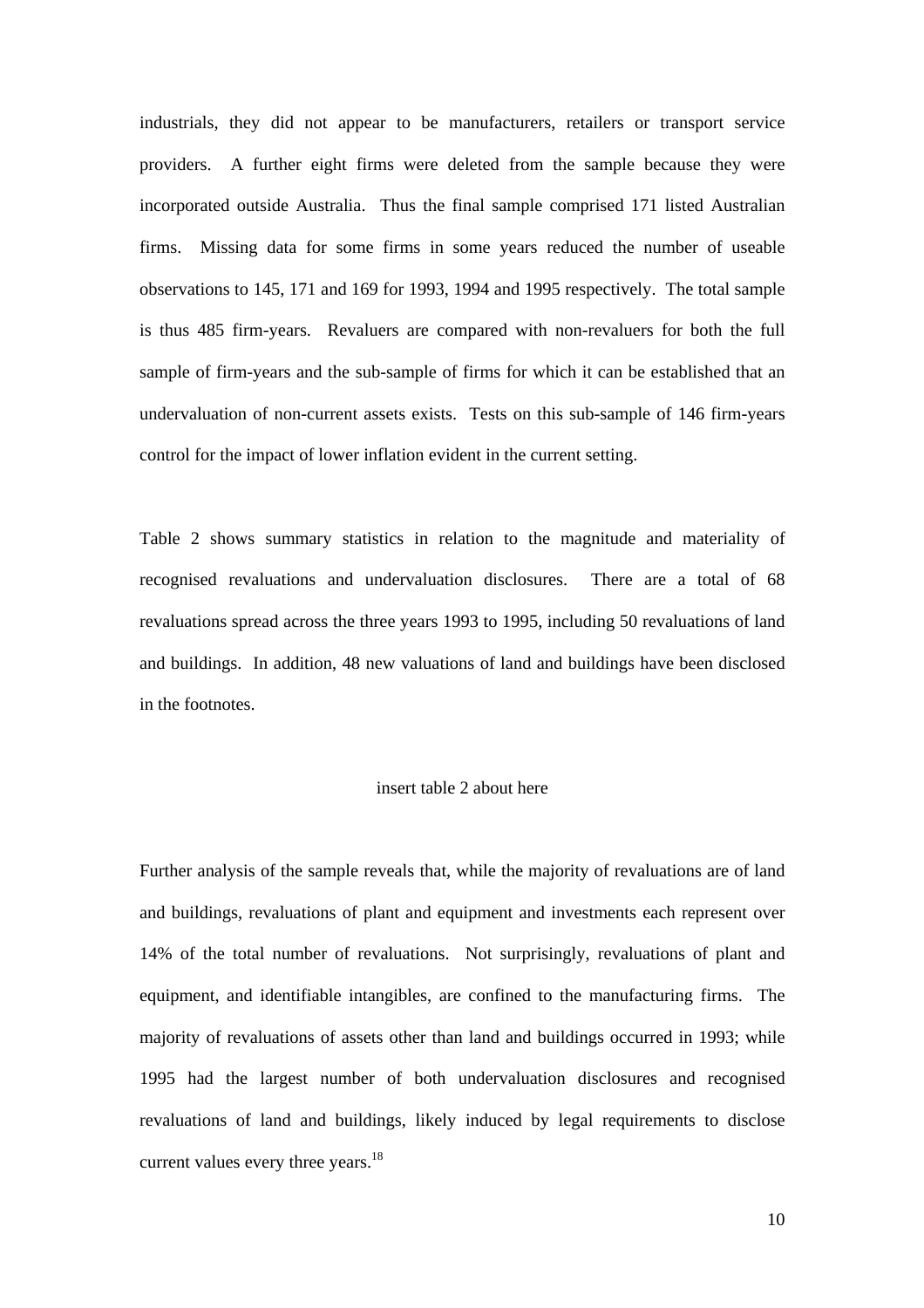Half the revaluations are recorded as being performed by independent valuers; while almost another 20 percent are recorded as either directors' valuations based on independent valuations, or a combination of independent valuers and directors. Only 30 percent of revaluations are performed solely by directors.<sup>19</sup> Interestingly, independent valuers are generally used when a new valuation of land and buildings is recognised (84%), while directors' valuations are used for more than half of the undervaluation disclosures (56.25%). This suggests that directors are more inclined to seek an independent certification when the revaluation increment is to be recognised, possibly for legal liability reasons.

On average, these revaluations and disclosures represent a small proportion of both total and non-current assets, and have a relatively small impact on leverage. A comparison of the summary statistics presented in table 2 with those of previous studies indicates that, on average, less firms are revaluing their non-current assets in the 1990s than was the case in the 1980s, and those firms which revalue do so for a lesser amount. For example, over 25% of Brown, Izan and Loh's (1992) sample firm-years contain revaluations compared with 14% for the current sample, while Whittred and Chan (1992) report mean (median) revaluation increments of 7.73% (3.98%) of total assets compared with 4.7% (1.0%) for the current sample. This change indicates a decrease in the potential debt contracting benefits of asset revaluations associated with lower inflation.

## *3.2. Variable measurement*

## *3.2.1. Revaluation increment amount*

The revaluation increment amount for each firm in each year is determined by reference to financial statement notes in relation to the asset revaluation reserve, and is scaled by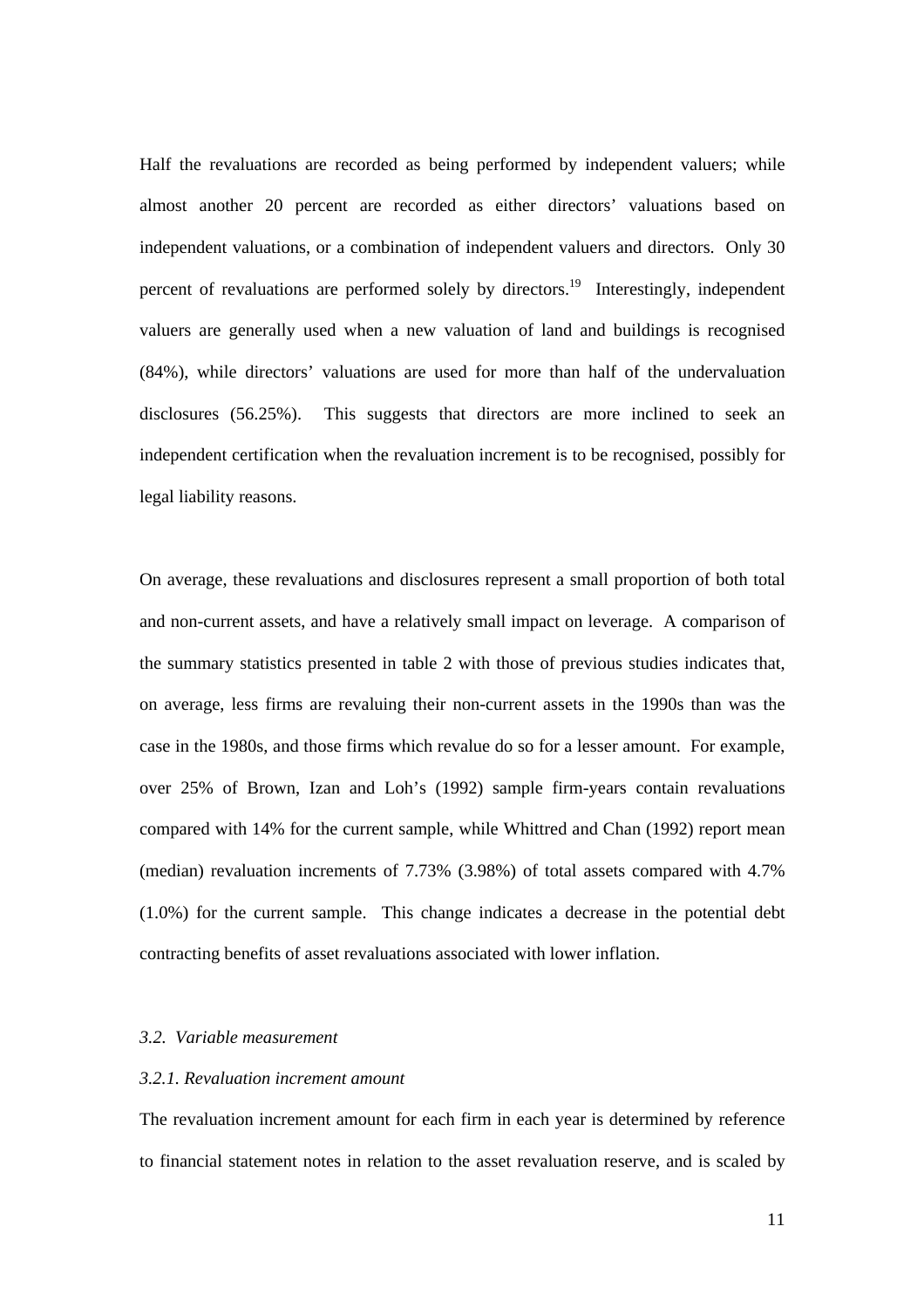total assets (net of the revaluation increment) to control for the impact of differences in firm size.

## *3.2.2. Existence of and proximity to default on leverage covenants*

The likelihood that a firm has leverage covenants in its debt contracts is measured as a dummy variable with a value of one if a firm has either bank or public debt outstanding, and zero otherwise. Cotter (1998) indicates that leverage covenants are likely to be contained in bank loan agreements as well as public debt contracts. It is less likely that other types of debt contract will contain these covenants.

Current proximity to default on leverage covenants is estimated by determining the expected leverage covenant percentage limits for each firm, and then calculating proximity to these limits using the measurement rules normally specified in debt contracts and available financial statement information. For firms with public debt on issue, leverage covenants are determined by reference to the relevant trust deed where these are available, and estimated using median leverage for convertible notes (80%) in other cases.

For firms with bank loans outstanding, expected leverage covenants are determined on the basis of results of investigations into bank loan agreements outlined in Cotter (1998). This determination is based on an analysis of each firm's size and industry classification, and involves referring to the median expected leverage covenant found for similar firms.<sup>20</sup> For example, median leverage for small manufacturers is 60%, while for large retailers it is 70%. Robustness checks are made by replacing the median expected leverage with the highest and lowest expected leverage for each firm calculated in accordance with the upper and lower bounds of the normal range reported for similar firms,  $21$  and by deleting firms already in default on leverage covenants. In accordance with the rules normally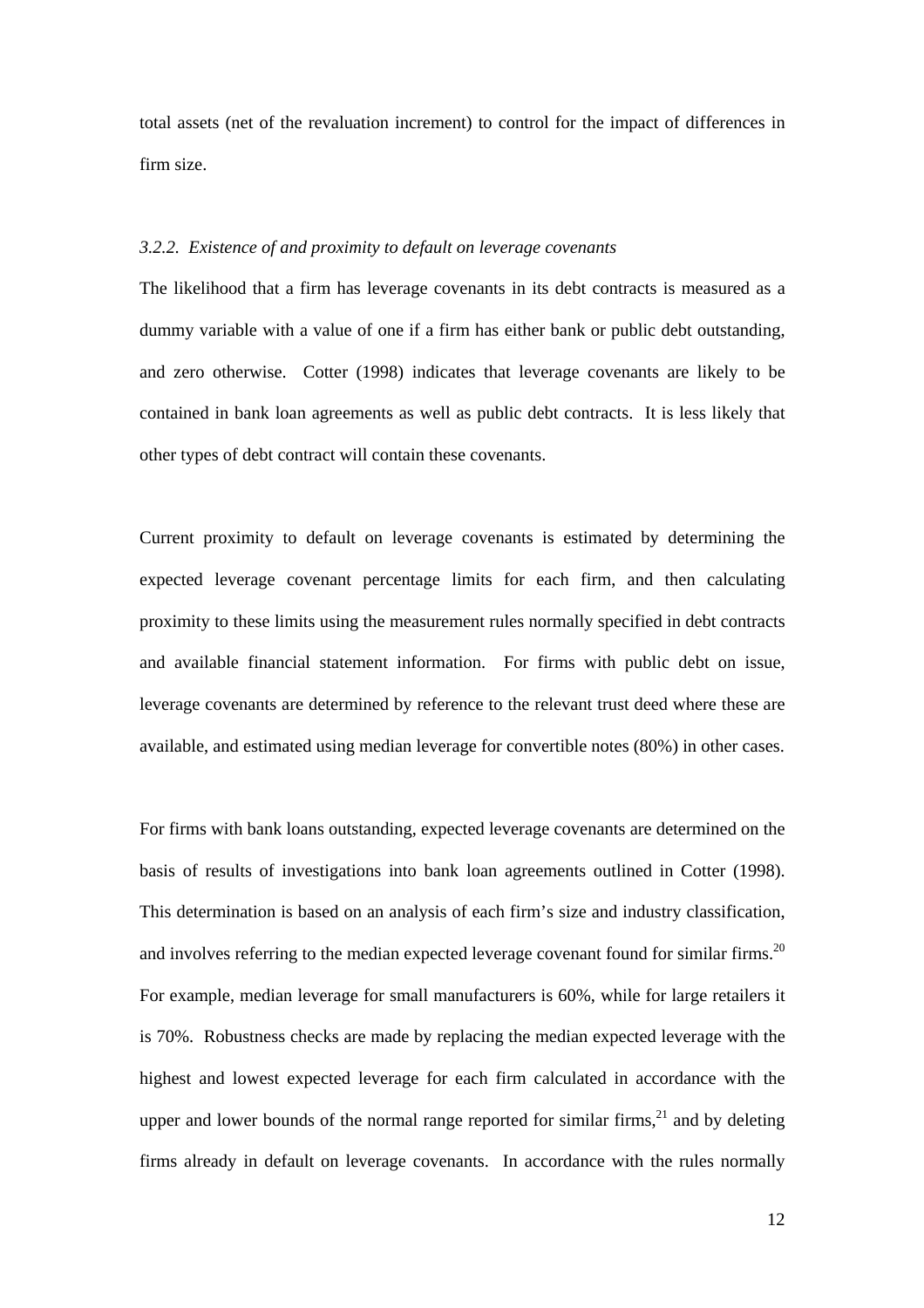specified in public and private debt contracts, reported leverage is measured as total liabilities divided by total tangible assets (before any revaluation).

## *3.2.3. Expectations about future increases in debt*

Financial slack and the extent of growth opportunities available have been chosen as the determinants of future expectations in debt levels on the basis of theory and evidence presented in Whittred and Chan (1992) and Brown, Izan and Loh (1992). Financial slack is depicted by these authors as reserve borrowing capacity in the form of higher internal reserves of cash and is measured as cash and marketable securities relative to total assets. Growth opportunities are measured as the market value of equity to book value of equity.<sup>22</sup> Both of these measures are calculated before any asset revaluation in that year. Firms with negative book value of equity, and therefore negative market to book equity, are truncated at zero. They are thereby assumed to have no growth opportunities.

#### *3.2.4. Incentives to increase borrowing capacity*

Following Cotter and Zimmer (1995), declining cash flows from operations are measured as the change in cash flows from operations between the year under consideration and the prior year, scaled by total assets. Cash flows from operations are determined directly from each firm's statement of cash flows. Increases in secured borrowings are captured by a dummy variable with a value of one if the firm increased secured borrowings between the year under consideration and the prior year, and zero otherwise.

### **4. Results**

#### *4.1. Descriptive statistics*

Table 3 shows descriptive statistics for the dependent and independent variables over the full sample of 485 firm-years.<sup>23</sup> Positive skewness is evident for all of the distributions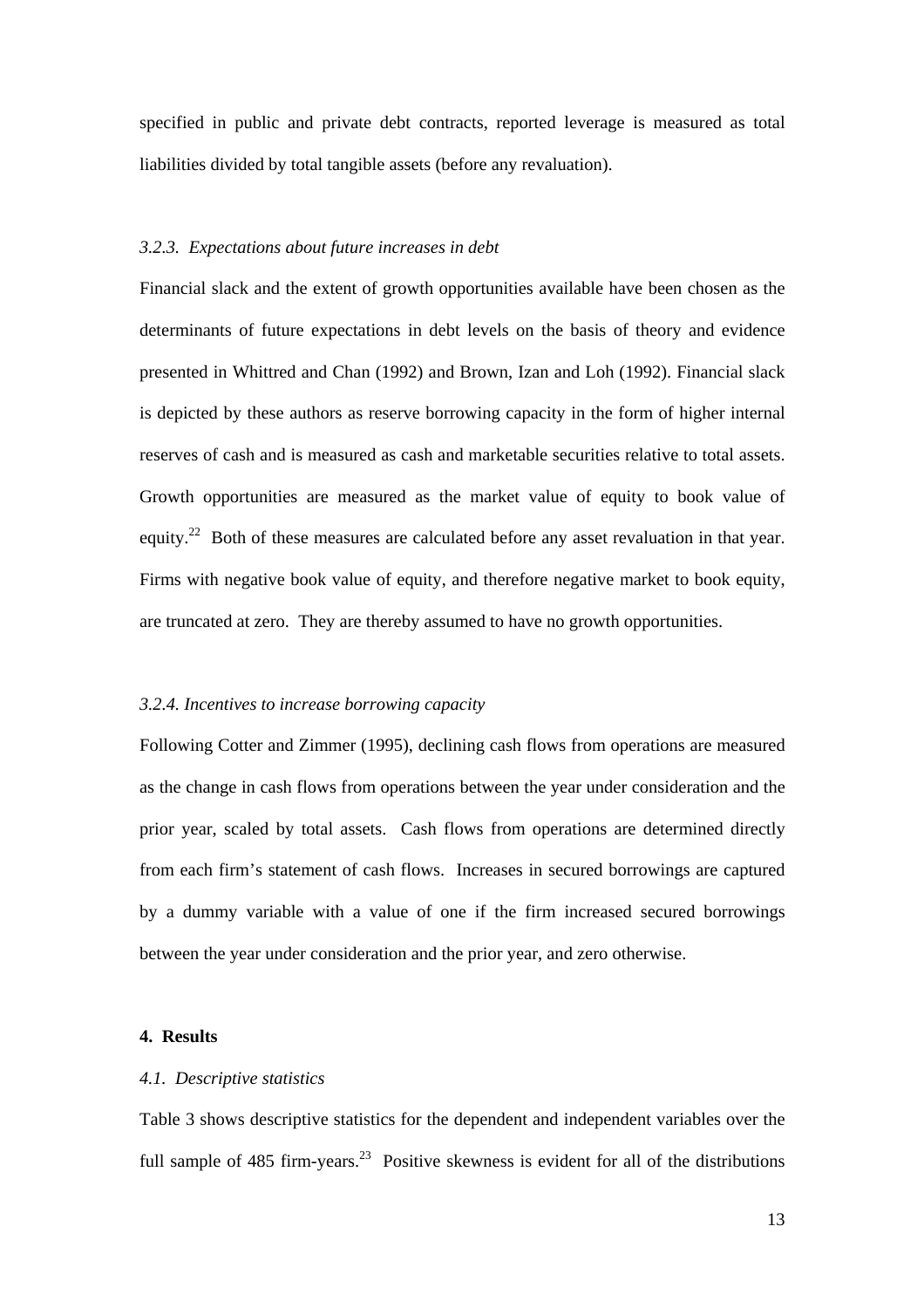other than 'change in cash from operations'. Log transformations were successful in reducing the amount of skewness for these variables to less than two. Therefore, the results reported in table 4 use transformed variables, while robustness results using untransformed data are discussed in section 4.2.

## insert table 3 about here

Revaluation increment amounts tend to be small on average due to no revaluation being booked for the majority of firm-years. Mean and median 'leverage' are 58.6% and 54.8% respectively, thus rendering average 'proximity to leverage covenants' high (96.8%).

#### *4.2. Hypothesis tests and robustness checks*

Table 4 shows results of Ordinary Least Squares (OLS) regressions using pooled data.<sup>24</sup> Statistical problems associated with multicollinearity have necessitated the exclusion of at least one independent variable from the regression. Three alternative regression models are shown. Model 1 includes all independent variables associated with hypothesis testing except for 'the existence of leverage covenants'. Since 'proximity to leverage covenants' is calculated only for those firms for which these covenants are expected to exist, these two variables cannot be included in the same regression. Following Brown, Izan and Loh (1992), who encountered the same problem, the continuous variable is included rather than the dichotomous variable, since it provides more information. In addition, Pearson correlation coefficients between remaining independent variables indicate a very high level of multicollinearity between 'leverage' and 'proximity to default on leverage covenants' (98.8%). Therefore, Models 2 and 3 each exclude one of these independent variables. Model 2 includes both 'leverage' and 'the existence of leverage covenants', while model 3 includes only 'proximity to default on leverage covenants'.

14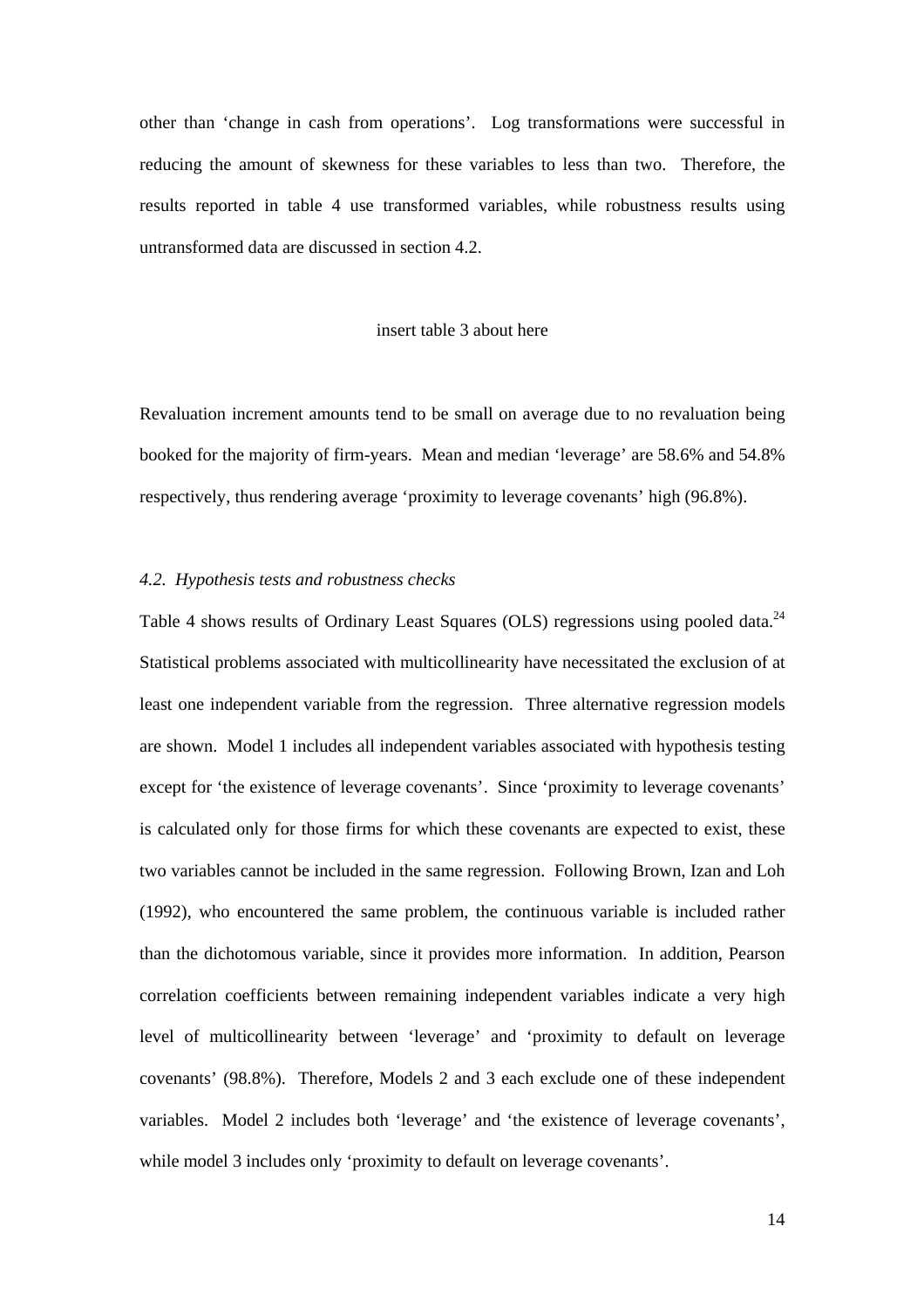## insert table 4 about here

The results shown in table 4 indicate that managers of Australian firms do not use upward asset revaluations to reduce debt contracting costs in the current institutional setting. While 'proximity to leverage covenants' is significantly associated with asset revaluations in model 1 when the undervaluation sub-sample is considered, this result appears to be unreliable due to multicollinearity between this variable and 'leverage'. Neither of these variables is significant when considered separately in models 2 and 3. All of the models are insignificant for both the full sample of firms and the sub-sample of firms for which it can be established that an undervaluation exists. 25

Results of regressions on annual data tend to support those presented in table 4. <sup>26,27</sup> Additional tests, using alternative measures of proximity to default on leverage covenants confirm that this variable is not significantly related to revaluation increments. When untransformed data is used, the results support those in table 4 for models 1 and 2. However, proximity to default on leverage covenants is significantly positively associated with revaluation increment amounts for model 3. Further tests, involving the inclusion of variables proxying for the expected costs of technical default, indicate that the decision to revalue is not associated with the extent of these costs.

To determine whether differences in research methods between the current study and prior research are sufficient to cause inconsistent results, additional testing which controls for differences in sample properties, as well as differences in research design and variable measurement, were undertaken.<sup>28</sup> The results indicate that differences in institutional setting, rather than research methods, are responsible for the observed change in the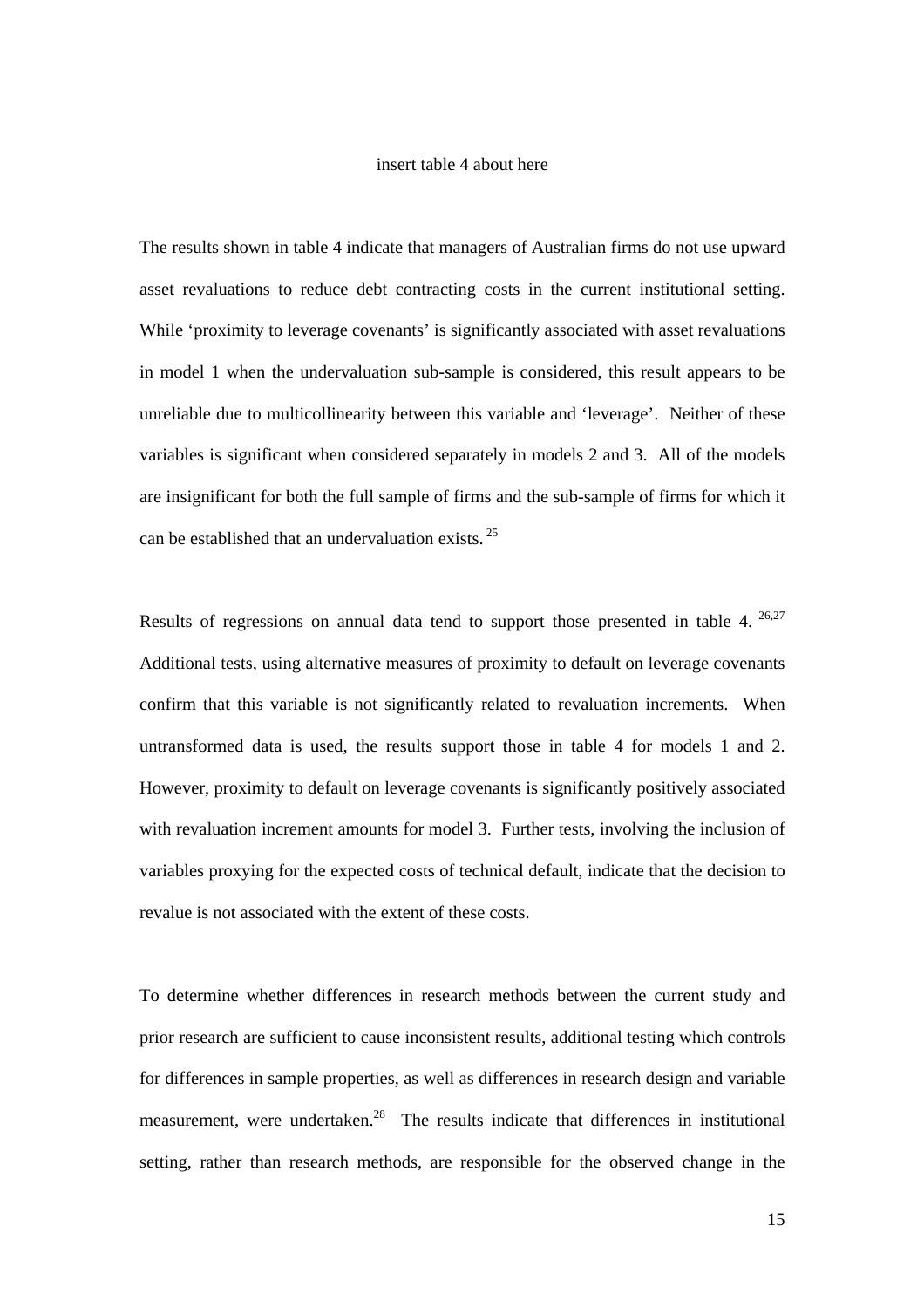relationship between asset revaluations and debt contracting. The regressions were rerun with the inclusion of the non-debt contracting variables found to be significant by Brown, Izan and Loh (1992). These include takeovers, bonus issues, firm size and the proportion of fixed assets held as property. All models remained insignificant, indicating that changes in the institutional setting have reduced these non-debt contracting benefits previously associated with asset revaluations.

To investigate the impact of increases in disclosure regulations for property assets, regressions were rerun on the sub-sample of revaluations of non-property assets. None of the independent variables were significantly related to the decision to revalue these assets, providing further support for the conclusion that, even in the absence of increased disclosure regulation, debt contracting variables no longer explain asset revaluations. Further tests, using the sub-sample of firms reporting a new valuation of land and building assets, indicate that the decision to recognise current valuations of land and buildings in the accounts, rather than disclosing them in footnotes, is not generally related to possible reductions in debt contracting costs.

In summary, the results of prior research do not replicate in the current institutional setting. The results appear to indicate that, in the current institutional setting, the costs of revaluing are greater than the reductions in debt contracting costs that can be expected to be achieved with an asset revaluation. Additional tests indicate that increased disclosure regulations for property assets do not appear to be the source of these differences.

## *4.3. Mini case studies*

A series of mini case studies was used to gain additional insights into the revaluation decision in the 1990s. Five revaluing and five disclosing firms were selected for analysis.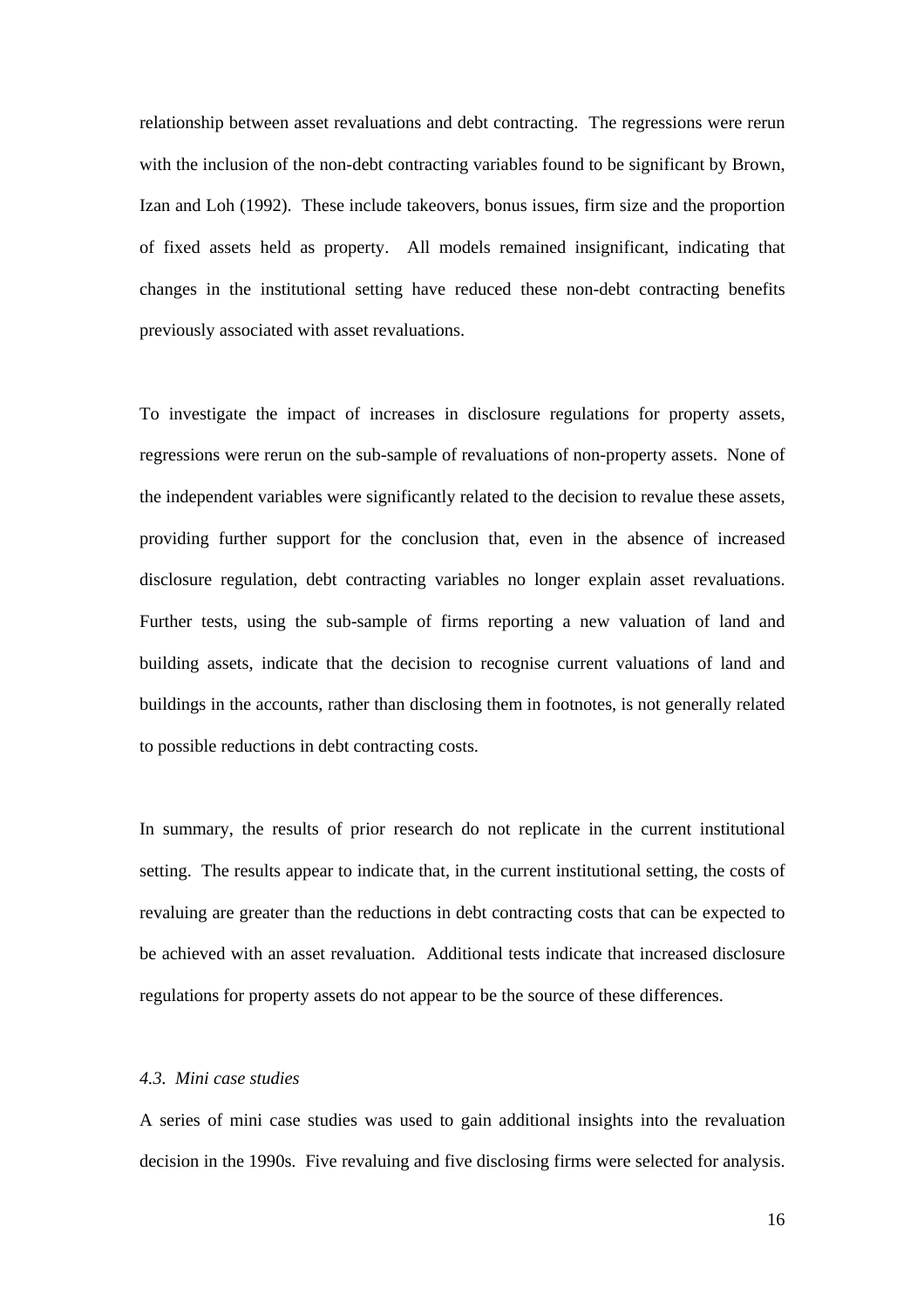These firms were chosen on the basis that they appeared to have debt contracting-related incentives to revalue.29 Telephone interviews were conducted with the Chief Financial Officers (CFOs) of those firms. Questions asked related to incentives to revalue, with a particular emphasis on debt contracting related incentives, and the choice of valuer type. Appendix A provides a summary of the interview process.

## *4.3.1 Summary of mini case studies - disclosers*

CFOs of the five firms choosing to disclose rather than recognise revaluations generally indicated that they did so because it is more costly to recognise than to disclose, and that there are either minimal or no additional benefits associated with revaluing. Indeed, a perceived benefit of disclosing rather than recognising is a more conservative, and therefore more credible, balance sheet. Interestingly, four of the five CFOs interviewed stated that it was not necessary to book undervaluations for debt contracting purposes. Bankers use disclosures for covenant monitoring and loan evaluation purposes. Three of the five firms chose to voluntarily disclose either annual valuations of land and buildings, or current values of plant and equipment, in addition to disclosures required by the Corporations Law. It is likely that these additional disclosures are related to contracting with lenders.

The incremental costs of revaluing identified by the CFOs include the income decreasing impact of increased depreciation on profits (three firms), negative signals associated with possible future writedowns (two firms), increased directors' liability (two firms), and costs associated with AASB 1010 requirements to revalue entire classes of assets (two firms). Four of the five disclosing firms report directors' rather than independent valuations; with these tending to be based on independent valuations obtained over the previous three years. It appears that these firms are reluctant to recognise a directors'

17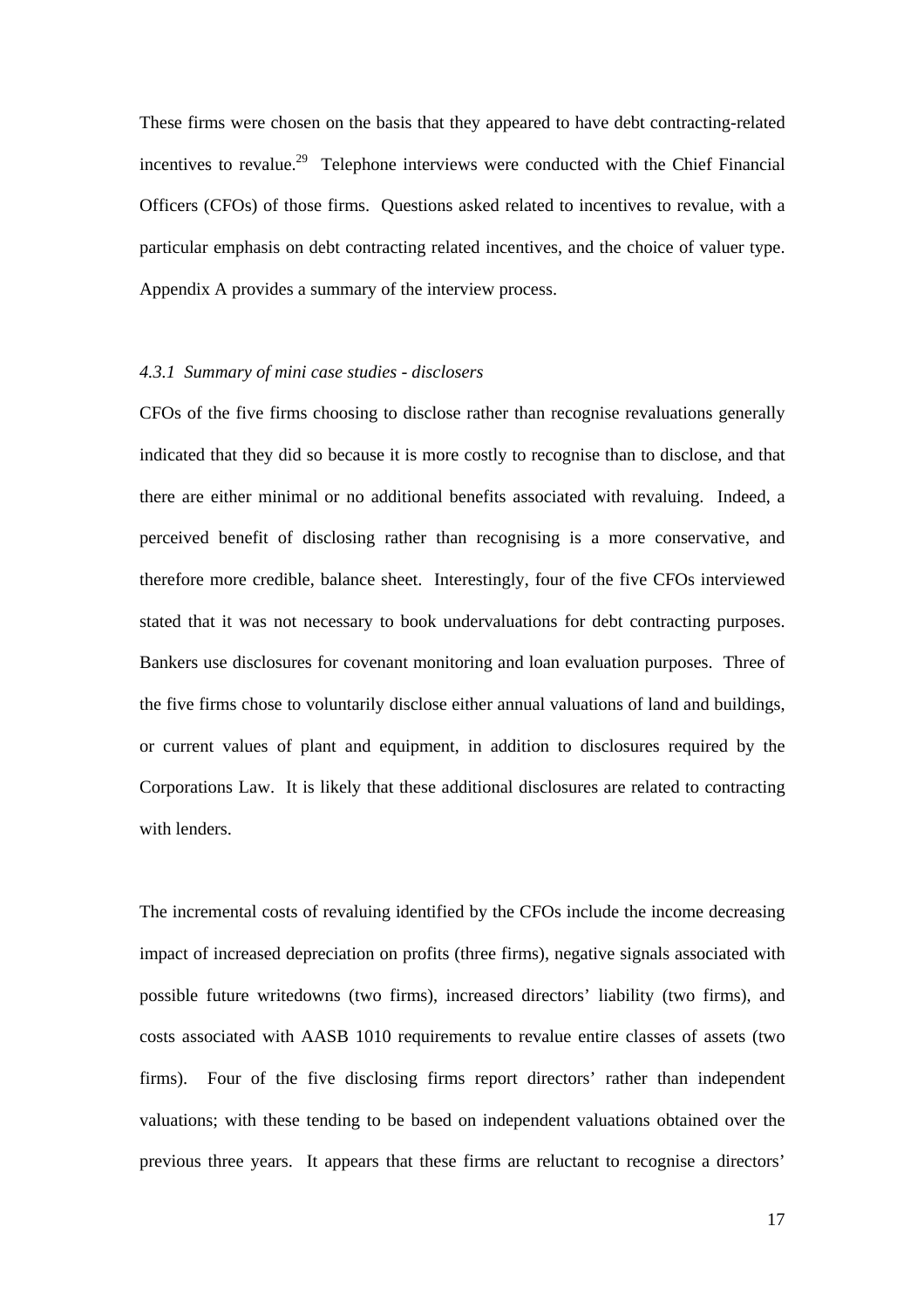valuation in the balance sheet, possibly due to higher potential shareholder litigation costs.30 It is expected that director liability could more easily be established in the case of voluntarily recognised revaluations than for disclosures required by the Corporations Law; thus making disclosure the least costly alternative. The cost of obtaining new independent valuations for all property assets across the economic entity is not justified by the incremental benefits perceived, especially when lenders are prepared to use disclosures of current values for contracting purposes.

## *4.3.2 Summary of mini case studies - revaluers*

Interviews with CFOs choosing to recognise revaluations of land and buildings in the balance sheet reveal that they tend to do so in accordance with a policy of three yearly revaluations. Interestingly, one CFO indicated that this policy was established many years ago when trust deeds provided an incentive to revalue. Another revaluing firm still has public debt on issue. Independent valuers seem to be the preferred choice when recognising a revaluation in the accounts, due to decreased directors' liability. However, directors' valuations are relied upon in situations where independent valuations are relatively more costly to obtain.

CFOs of all revaluing firms indicated that debt contracts are no longer a major consideration in relation to the revaluation of non-current assets, due to either a more flexible relationship with bankers, or equity investors being the major consideration in deciding accounting policies. While the revaluing firms chosen for case studies have high leverage, so do the disclosing firms. It is unknown whether footnote disclosures would have been taken into consideration by bankers of revaluing firms for covenant monitoring purposes, had these been used instead of recognised revaluations. In addition, the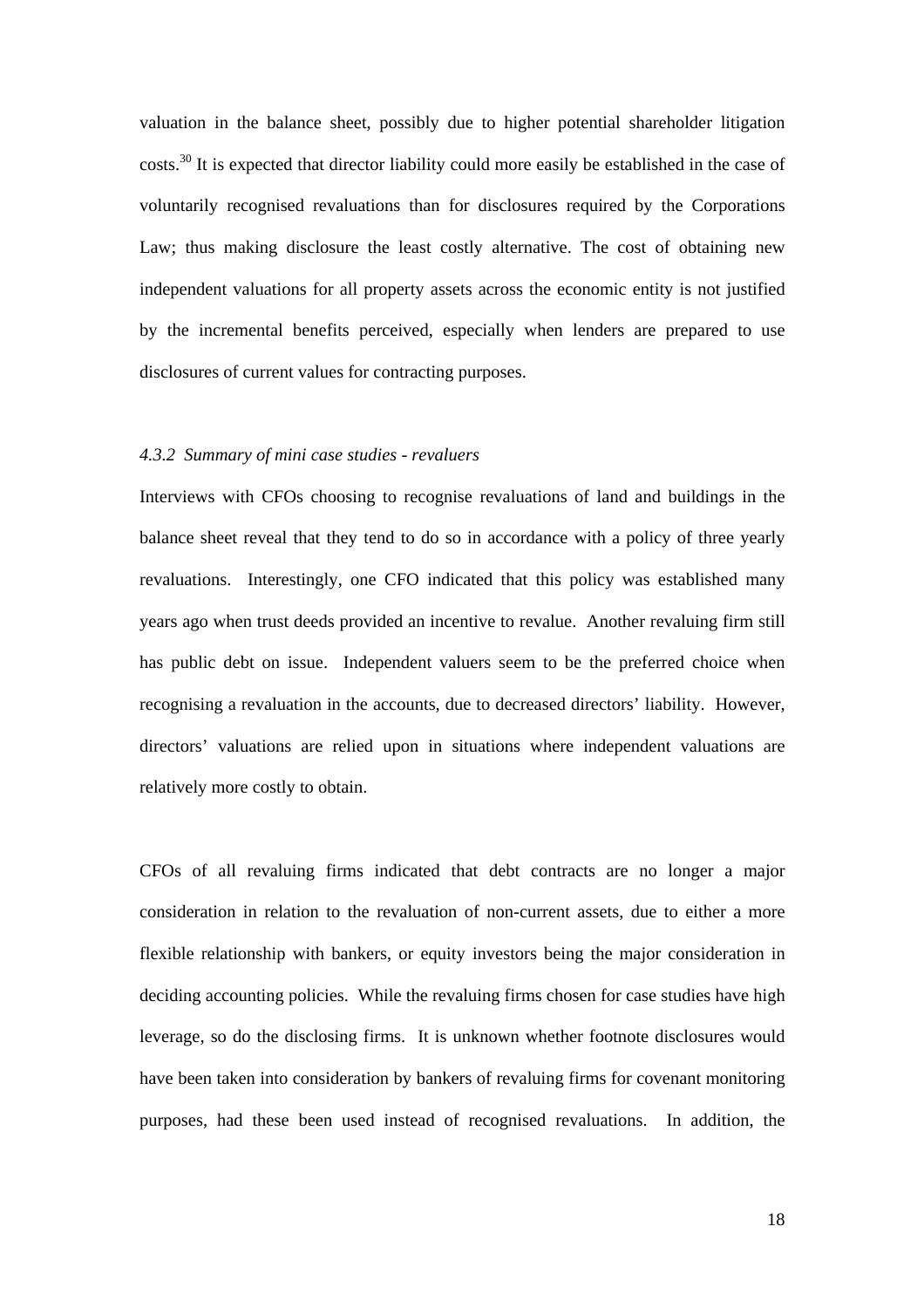immaterial effects of many of these revaluations on leverage support firm's contentions that debt contracting costs are not driving the asset revaluation decision.

Overall, discussions with CFOs indicate that, in the current setting, disclosures are viewed as a lower cost alternative to recognised revaluations for many firms, and that it is unlikely that it is still cost effective to revalue rather than disclose from a debt contracting perspective. That is, the expected benefits of recognising revaluation increments are minimal. This conclusion supports the results of hypothesis testing.

### **5. Conclusions**

This paper re-examines the relationship between asset revaluations and debt contracting in the current institutional setting. The results indicate that asset revaluations are less frequent, and are no longer related to incentives to increase borrowing capacity, or the probability of default on debt covenants. The single institutional difference most likely to explain these differences in results is a shift in emphasis from public to private debt. The dramatic decrease in the use of public debt by Australian firms, in conjunction with the closer relationship between firms and their bankers, have reduced the benefits of revaluing non-current assets in the accounts. Footnote disclosures, a less costly alternative to recognition of revaluations, evidently have as much potential as recognised asset revaluations to reduce debt contracting costs in the current institutional setting. This is borne out in discussions with CFOs of both revaluing and non-revaluing firms. Other institutional differences impacting on the relationship between the propensity to revalue assets and debt contracting variables include lower inflation and legislative changes requiring firms to obtain current valuations of property at least every three years. It is evident that, when investigating the relationship between firms' contracts and their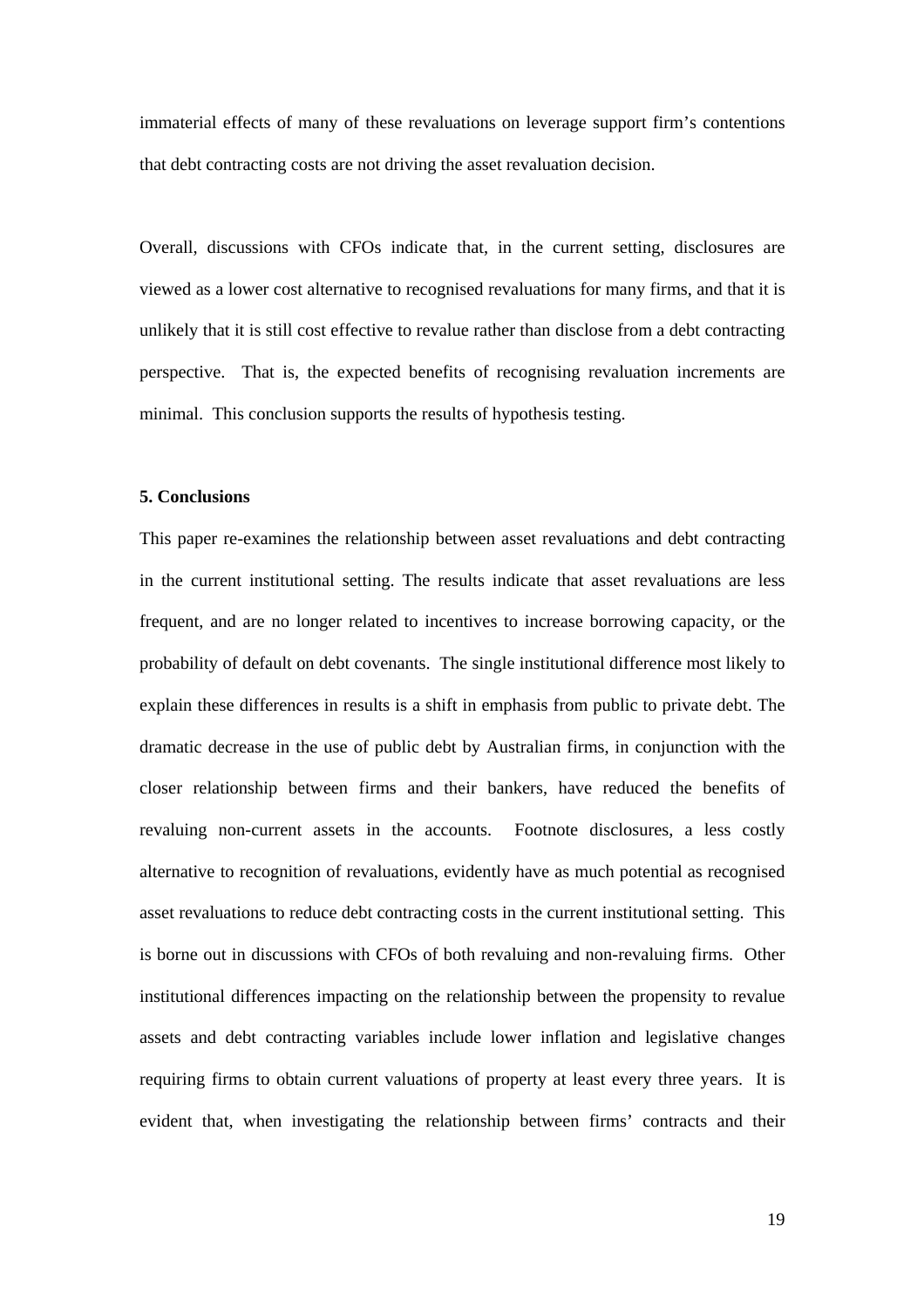accounting policy choices, it is necessary to consider of the way that contracts are negotiated and monitored, and the way these contracts change through time.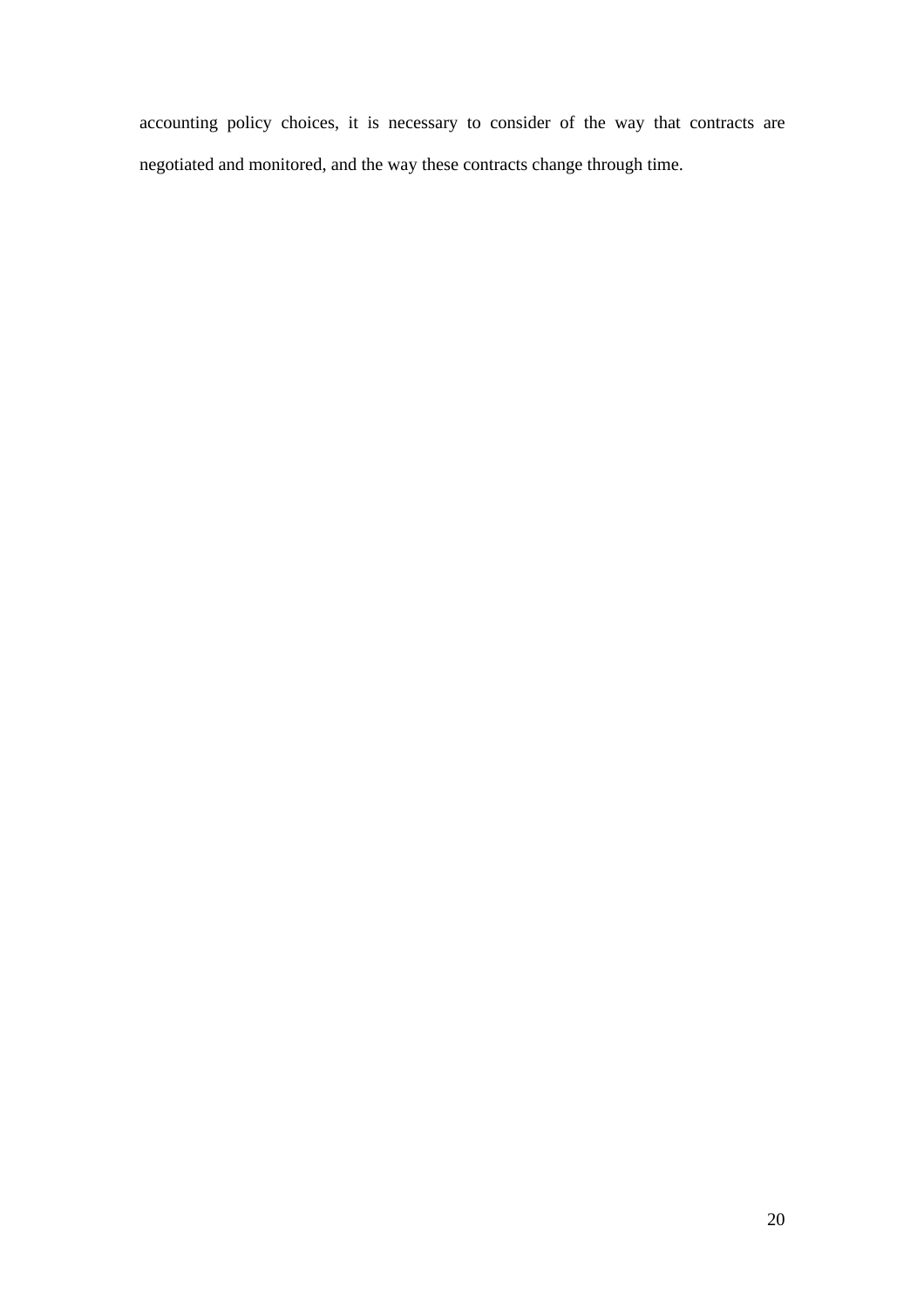## **References**

Beaver, W.H. and S.G. Ryan, 1993, "Accounting fundamentals of the book-to-market ratio", Financial Analysts Journal, 49 (6), 50-6.

Beneish, M.D. and E. Press, 1995, "The resolution of technical default", The Accounting Review, 70 (2), 337-53.

Brown, P., H.Y. Izan, and A.L. Loh, 1992, "Fixed asset revaluations and managerial incentives", Abacus, 28, 36-57.

Clarke, F.L., G.W. Dean, and K.G. Oliver, 1997 & 1998, "Corporate Collapse: Regulatory, Accounting and Ethical Failure", Cambridge University Press.

Cotter, J., 1998, "Utilisation and restrictiveness of covenants in Australian private debt contracts", Accounting and Finance, 38 (2), 181-96.

Cotter, J. and I. Zimmer, 1995, "Asset revaluations and assessment of borrowing capacity", Abacus, 31 (2), 136-51.

Easton, P.D., P.H. Eddey, and T.S. Harris, 1993, "An investigation of revaluations of tangible long-lived assets", Journal of Accounting and Research, 31 (supplement), 1-38.

INDECS, 1995, "State of play 8: the Australian economic policy debate", Allen and Unwin Australia Pty Ltd, St Leonards, NSW.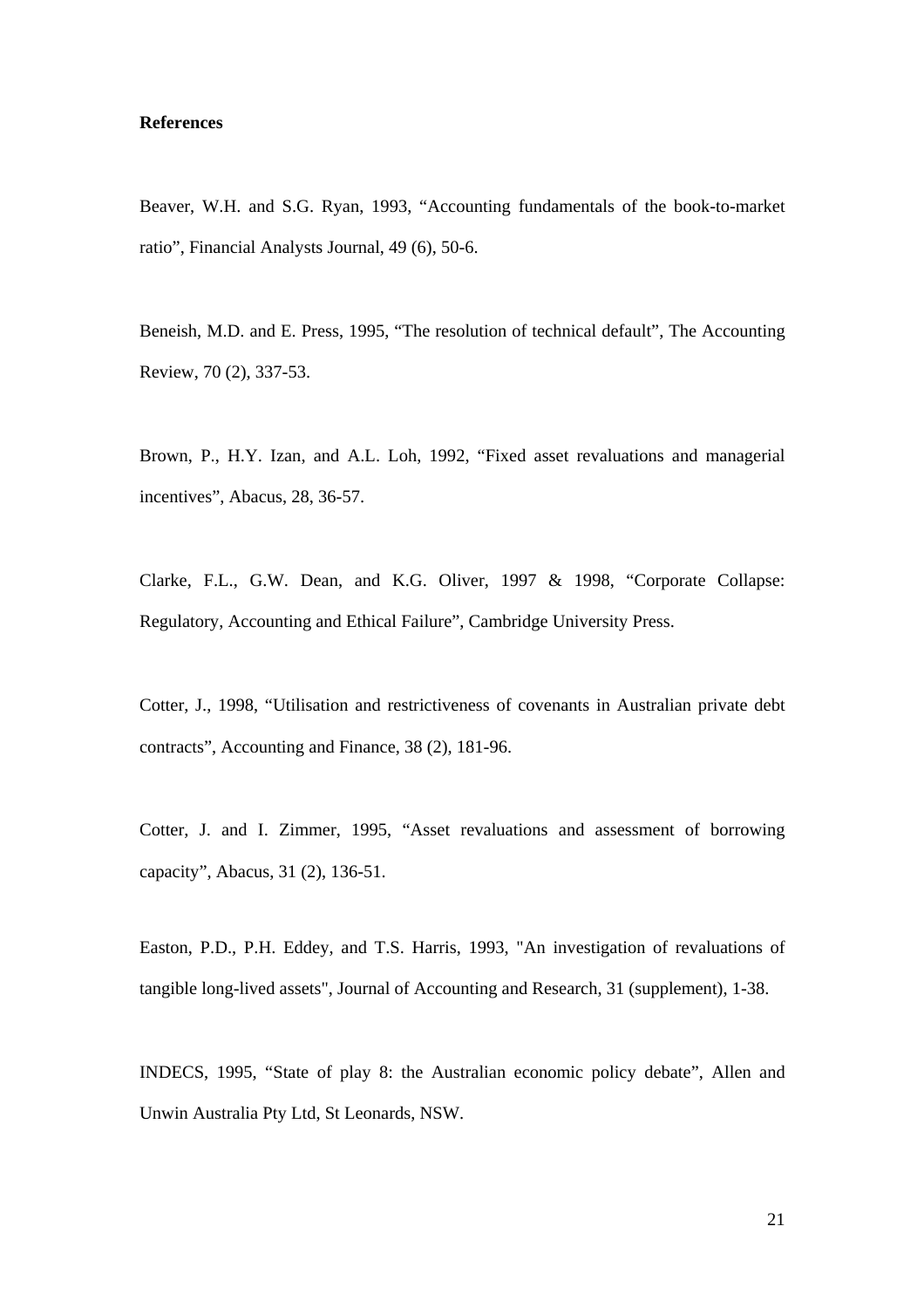Leftwich, R., 1983, "Accounting information in private markets: evidence from private lending agreements", The Accounting Review, LVIII (1), 23-42.

Leland, H.E. and D.H. Pyle, 1977, "Informational asymmetries, financial structure, and financial intermediation", Journal of Finance, 32.

McMillan, M., 1990, "Asset revaluations and share price behaviour in Australia", unpublished PhD thesis, University of Queensland.

Smith, C.W. Jr., 1993, "A perspective on accounting-based debt covenant violations", The Accounting Review, 68 (2), 289-303.

Triantis, G.G., and R.J. Daniels, 1995, "The role of debt in interactive corporate governance", California Law Review, 83 (4), 1073-113.

Watts, R. and Zimmerman, J., 1990, "Positive accounting theory: a ten year perspective", The Accounting Review, 65 (1), 131-56.

Whittred, G. and Y. Chan, 1992, "Asset revaluations and the mitigation of underinvestment", Abacus, 28, 58-74.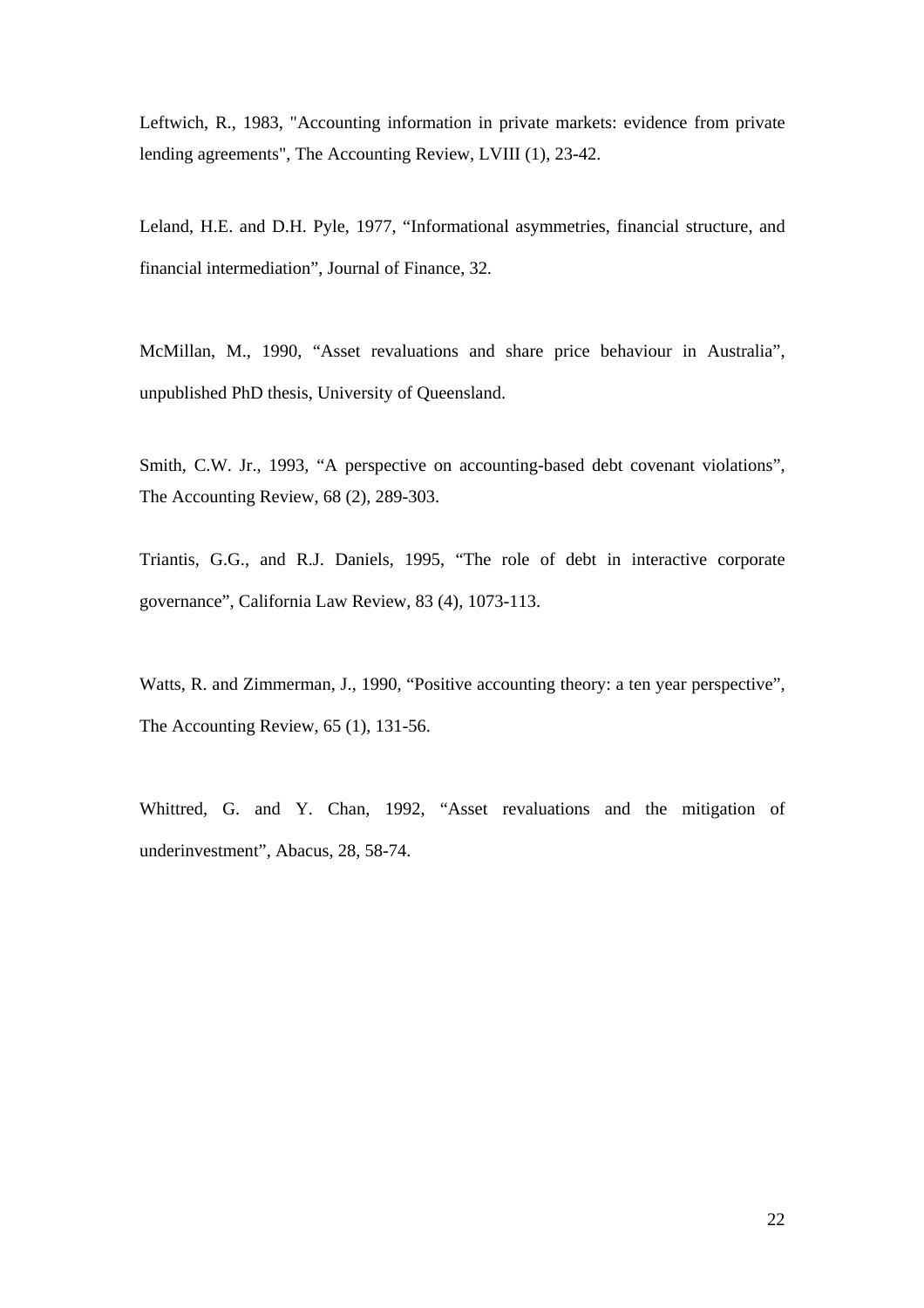#### Appendix A

Each telephone interview commenced with a brief overview of the research topic. Respondents were informed that the objective of the case studies was to gain a better understanding of the decision whether to recognise revaluations of land and buildings in the balance sheet. Questions were then asked in relation to the decision to recognise or disclose a particular revaluation reported in financial statements over the 1993 to 1995 time period.

Revaluers were asked:

- 1. Why did you revalue land and buildings in the balance sheet rather than disclosing current values as a footnote?
- 2. Did you consider potential reductions in debt contracting costs when making your decision?
- 3. Why did you use independent valuers (directors') rather than directors' (independent valuers) to perform the valuation?

Disclosers were asked:

- 1. Why did you disclose the new valuation of land and buildings as a footnote rather than recognising it in the balance sheet?
- 2. Did you consider potential reductions in debt contracting costs when making your decision?
- 3. Do your bankers restrict or deter you from recognising asset revaluations in the balance sheet?

Notes were made during the course of each interview. A summary of responses for each firm was then compiled and faxed to the CFO concerned for verification.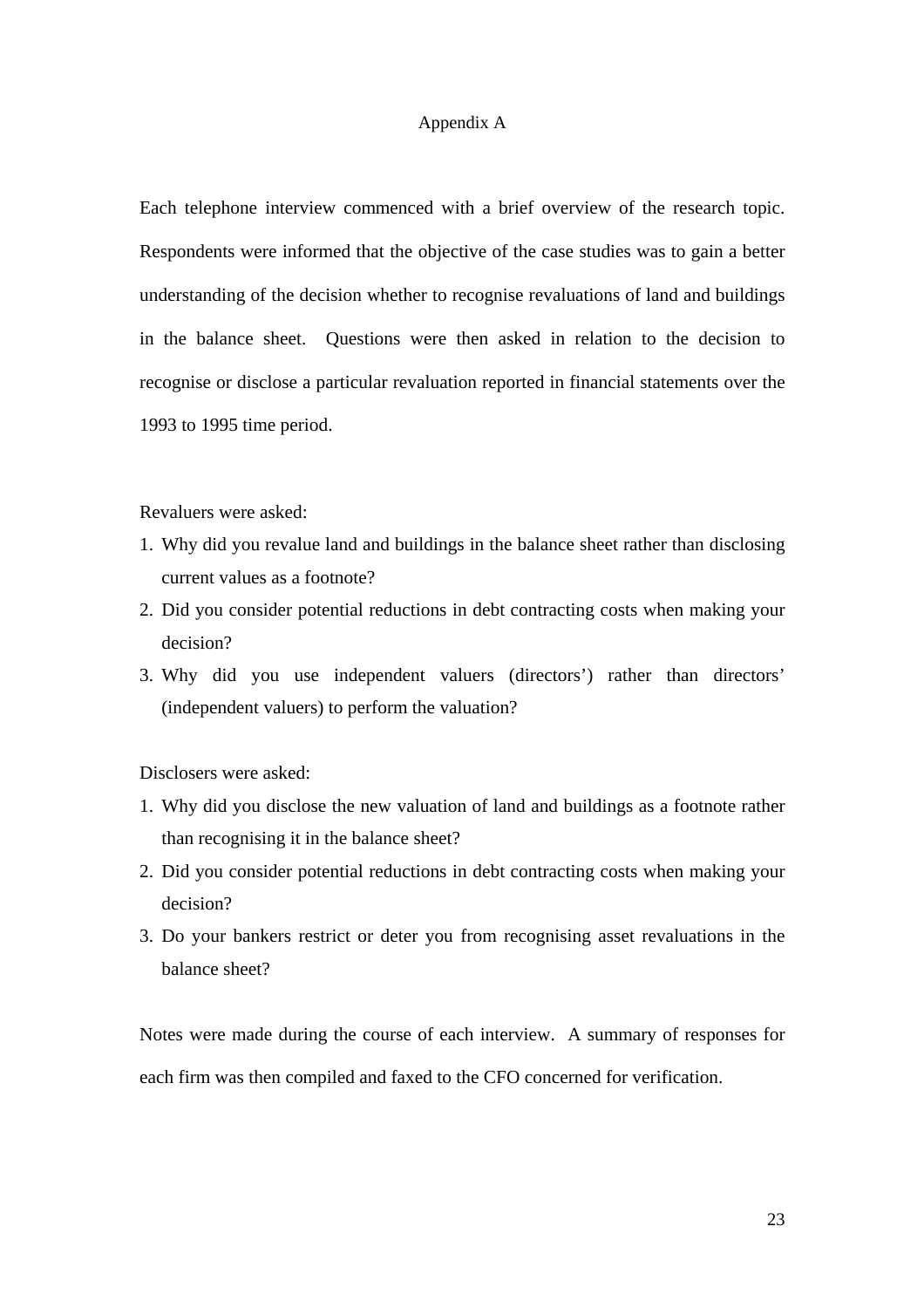|                                 | 1985  | 1986  | 1987  | 1988                     | 1989  | 1990 | 1991 | 1992 | 1993 | 1994              | 1995 |
|---------------------------------|-------|-------|-------|--------------------------|-------|------|------|------|------|-------------------|------|
| Convertible notes               | 52    | 50    | 86    | 79                       | 71    | 55   | 45   | 39   | 39   | 36                | 38   |
|                                 | (50)  | (49)  | (81)  | (72)                     | (65)  | (49) | (43) | (36) | (37) | (36)              | (37) |
| <b>Debentures</b>               | 251   | 256   | 204   | 190                      | 140   | 94   | 60   | 36   | 9    | 13                |      |
|                                 | (50)  | (47)  | (39)  | (36)                     | (31)  | (23) | (17) | (16) | (5)  | (5)               | (3)  |
| Unsecured notes                 | 8     | 6     | 6     | 8                        | 11    | 5    | 5    |      |      |                   |      |
|                                 | (3)   | (2)   | (2)   | (3)                      | (4)   | (1)  |      |      |      |                   |      |
| Total public debt issues (excl. | 311   | 312   | 296   | 277                      | 222   | 154  | 110  | 75   | 48   | 49                | 42   |
| pref. shares)                   | (103) | (98)  | (122) | (111)                    | (100) | (73) | (61) | (52) | (42) | (41)              | (40) |
| Convertible Pref. Shares        | 10    | 10    | 15    | 19                       | 17    | 17   | 14   | 11   | 8    |                   | 8    |
|                                 | (10)  | (10)  | (15)  | (19)                     | (17)  | (16) | (13) | (10) | (8)  | $\left( 7\right)$ | (8)  |
| <b>Converting Pref. Shares</b>  |       |       |       | $\overline{\phantom{0}}$ | -     |      |      | 4    |      | 11                | 12   |
|                                 |       |       |       |                          |       |      |      | (4)  | (11) | (11)              | (12) |
| Total public debt issues (incl. | 321   | 322   | 311   | 296                      | 239   | 171  | 124  | 90   | 67   | 67                | 62   |
| pref. shares)                   | (113) | (108) | (137) | (130)                    | (117) | (89) | (74) | (66) | (61) | (59)              | (60) |

Table 1 Number of public debt issues outstanding (number of firms with public debt issues outstanding) As quoted in the Stock Exchange Journal from 1985 to 1995 as at December of each year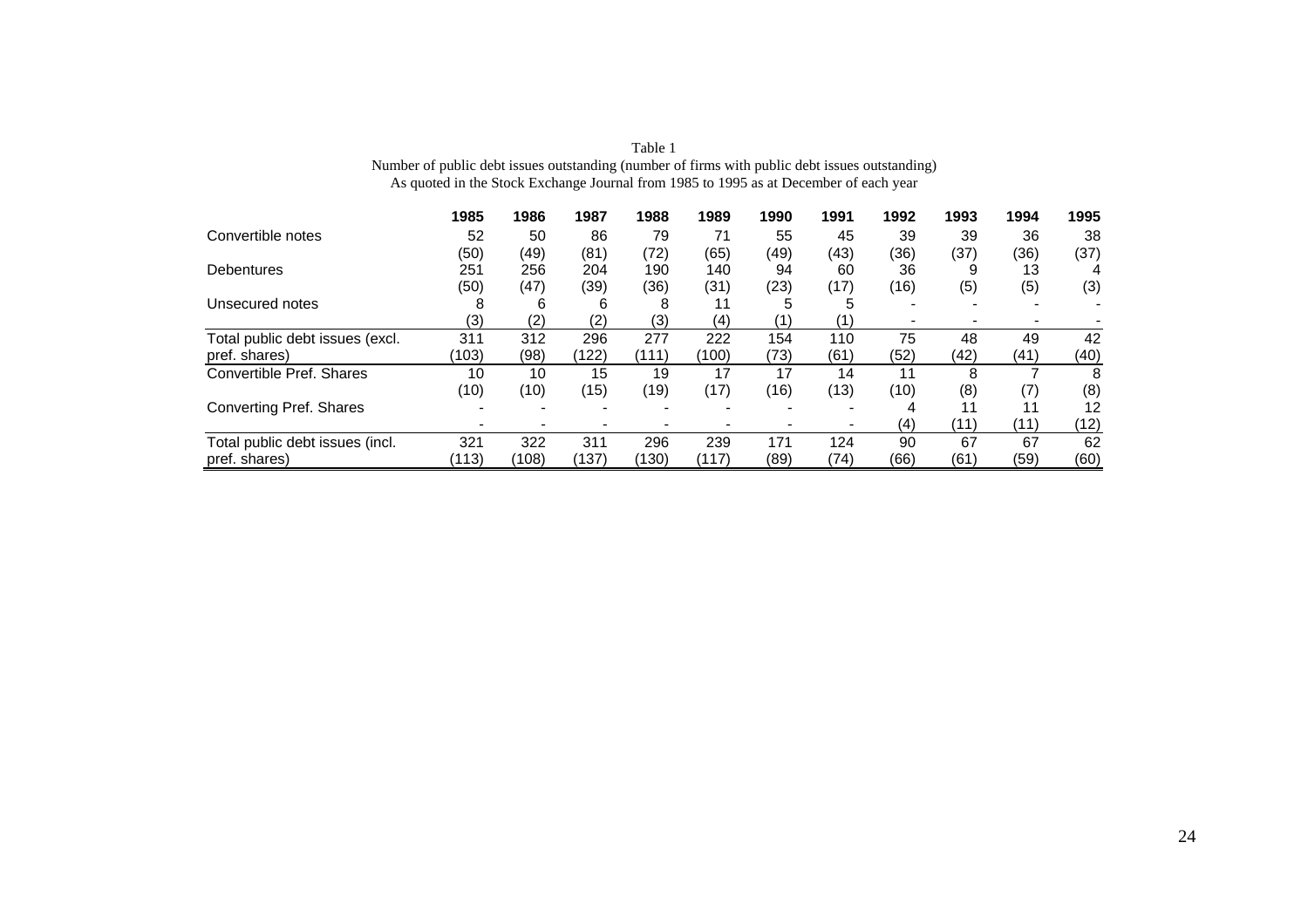# Table 2

Summary statistics on the magnitude and materiality of recognised revaluations and disclosed undervaluations

|                                                                           | Mean    | Median  | Minimum        | Maximum |  |  |  |  |  |  |  |  |
|---------------------------------------------------------------------------|---------|---------|----------------|---------|--|--|--|--|--|--|--|--|
| <b>PANEL A – All revaluations (N = 68)</b>                                |         |         |                |         |  |  |  |  |  |  |  |  |
| Amount of Revaluation (\$'000)                                            | 7943    | 1 0 1 0 | 7              | 214 200 |  |  |  |  |  |  |  |  |
| Revaluation as a % of total assets                                        | 4.7     | 1.0     | 0.0            | 56.3    |  |  |  |  |  |  |  |  |
| Revaluation as a % of non-current<br>assets                               | 8.3     | 2.1     | 0.0            | 86.5    |  |  |  |  |  |  |  |  |
| Materiality - % impact on leverage<br>(TL/TTA)                            | 7.0     | 1.1     | 0.0            | 129.8   |  |  |  |  |  |  |  |  |
| <b>PANEL B</b> – Revaluations of land and buildings $(N = 50)$            |         |         |                |         |  |  |  |  |  |  |  |  |
| Amount of Revaluation (\$'000)                                            | 3 1 5 7 | 591     | $\overline{7}$ | 28 700  |  |  |  |  |  |  |  |  |
| Revaluation as a % of total assets                                        | 2.6     | 0.8     | 0.0            | 35.7    |  |  |  |  |  |  |  |  |
| Revaluation as a % of non-current<br>assets                               | 5.2     | 1.6     | 0.0            | 86.5    |  |  |  |  |  |  |  |  |
| Materiality - % impact on leverage<br>(TL/TTA)                            | 3.4     | 0.9     | 0.0            | 55.6    |  |  |  |  |  |  |  |  |
| PANEL C – Disclosures of undervaluations of land and buildings $(N = 48)$ |         |         |                |         |  |  |  |  |  |  |  |  |
| Amount of Undervaluation (\$'000)                                         | 12 290  | 2 2 5 5 | 19             | 183 000 |  |  |  |  |  |  |  |  |
| Undervaluation as a % of total<br>assets                                  | 3.9     | 2.3     | 0.1            | 20.7    |  |  |  |  |  |  |  |  |
| Undervaluation as a % of non-<br>current assets                           | 8.8     | 4.1     | 0.1            | 52.9    |  |  |  |  |  |  |  |  |
| Materiality - potential % impact on<br>leverage (TL/TTA)                  | 4.5     | 2.4     | 0.1            | 26.5    |  |  |  |  |  |  |  |  |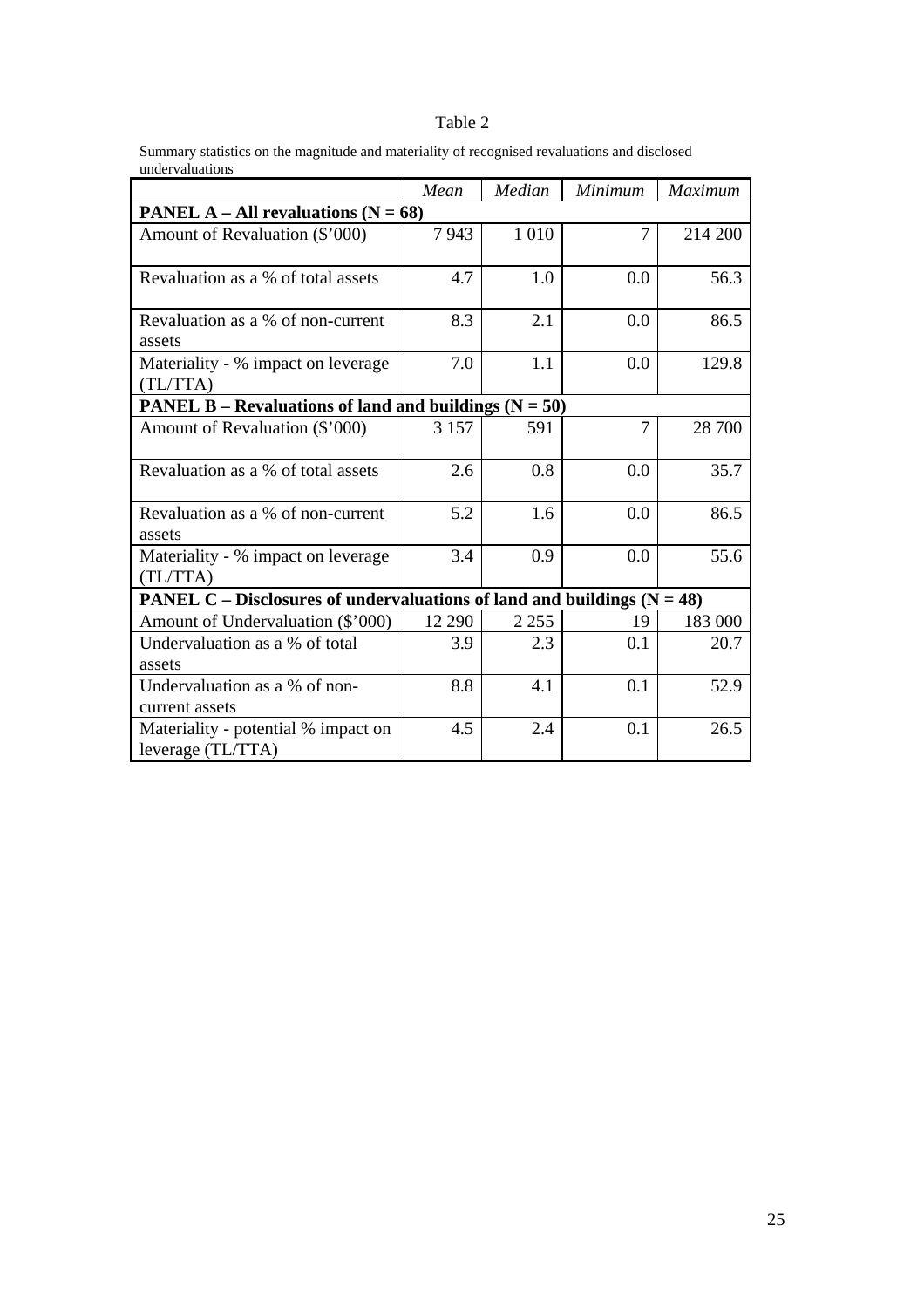|  | Descriptive statistics for dependent and independent variables for full sample of 485 firm-vears. |  |  |  |  |  |  |  |  |  |  |
|--|---------------------------------------------------------------------------------------------------|--|--|--|--|--|--|--|--|--|--|
|--|---------------------------------------------------------------------------------------------------|--|--|--|--|--|--|--|--|--|--|

| <b>PANEL A: Continuous variables</b>   |     |  |       |                              |     |                 |        |  |  |  |
|----------------------------------------|-----|--|-------|------------------------------|-----|-----------------|--------|--|--|--|
| Variable                               | N   |  | Mean  | <i>Standard</i><br>Deviation |     | <b>Skewness</b> | Median |  |  |  |
| <b>Revaluation increment</b><br>amount | 485 |  | 0.007 | 0.041                        |     | 9.714           | 0.000  |  |  |  |
| Proximity to leverage<br>covenant      | 420 |  | 0.968 | 0.713                        |     | 7.700           | 0.876  |  |  |  |
| Cash reserves                          | 485 |  | 0.087 | 0.129                        |     | 3.312           | 0.041  |  |  |  |
| Growth opportunities                   | 462 |  | 1.679 | 1.812                        |     | 7.755           | 1.358  |  |  |  |
| Change in cash from<br>operations      | 394 |  | 0.002 | 0.097                        |     | $-0.564$        | 0.003  |  |  |  |
| Leverage                               | 485 |  | 0.586 | 0.434                        |     | 6.729           | 0.548  |  |  |  |
| <b>PANEL B: Dichotomous variables</b>  |     |  |       |                              |     |                 |        |  |  |  |
| Variable                               |     |  | Yes   |                              | No  |                 | Total  |  |  |  |
| Existence of leverage covenant         |     |  | 422   |                              |     | 63              | 485    |  |  |  |
| Increase in secured borrowings         |     |  | 144   |                              | 256 | 400             |        |  |  |  |

Revaluation increment amount = amount of any revaluation increment/total assets.

Proximity to leverage covenant = [TL/TTA (before any revaluation)]/median expected leverage covenant Cash reserves = cash and marketable securities/total assets

Growth opportunities = market to book equity

Change in cash from operations = change is cash flows from operations since prior year, scaled by total assets

Leverage = total liabilities to total tangible assets (TL/TTA)

Existence of leverage covenant  $=$  whether firm has bank or public debt outstanding

Inc. in secured borrowings = whether firm increased secured borrowings during year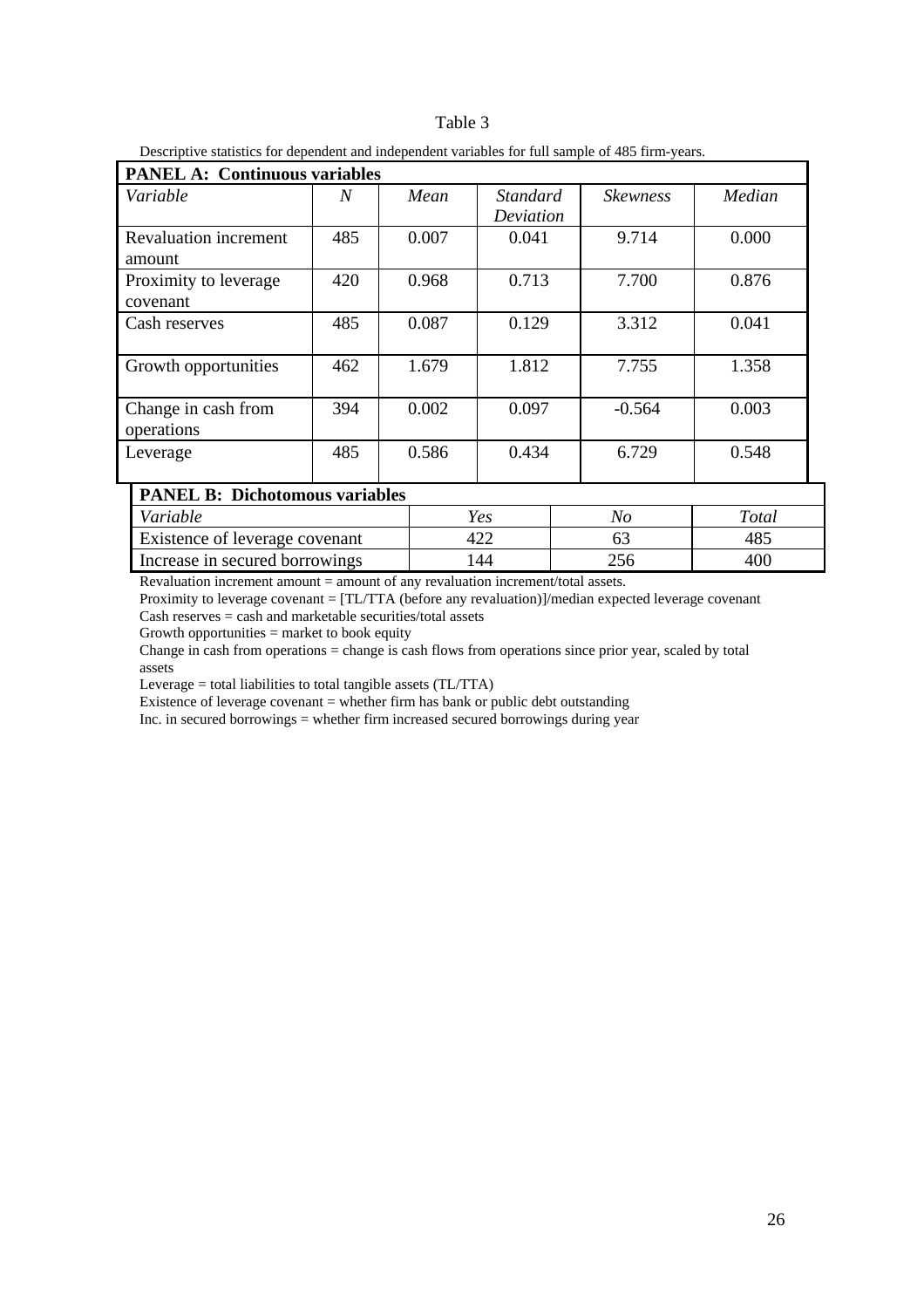#### Table 4

OLS Regression results using the sub-sample of firm-years for which it can be established that an undervaluation of non-current assets exists (146 firm-years), and full sample (485 firm-years). The dependent variable is measured as the revaluation increment amount scaled by total assets.

|                      |                          |                           | Firms for which it can be          |            |                           |             |            |  |  |
|----------------------|--------------------------|---------------------------|------------------------------------|------------|---------------------------|-------------|------------|--|--|
|                      | Pred                     |                           | established that an undervaluation |            |                           |             |            |  |  |
| Explanatory variable | sign                     | exists.                   |                                    |            | Full sample.              |             |            |  |  |
|                      |                          | Coefficient (t-statistic) |                                    |            | Coefficient (t-statistic) |             |            |  |  |
|                      |                          | Model 1                   | Model 2                            | Model 3    | Model 1                   | Model 2     | Model 3    |  |  |
| Constant             | $\overline{\mathcal{L}}$ | $-0.013$                  | 0.032                              | 0.011      | 0.013                     | 0.009       | 0.006      |  |  |
|                      |                          | $(-0.441)$                | $(1.369)^*$                        | (0.419)    | (0.173)                   | $(1.468)^*$ | (0.997)    |  |  |
| Existence of lev.    | $+$                      |                           | $-0.007$                           |            |                           | $-0.000$    |            |  |  |
| covenant             |                          |                           | $(-0.460)$                         |            |                           | $(-0.180)$  |            |  |  |
| Proximity to lev.    | $+$                      | 0.386                     |                                    | 0.040      | 0.067                     |             | 0.003      |  |  |
| covenant             |                          | $(1.804)$ **              |                                    | (1.268)    | (1.144)                   |             | (0.461)    |  |  |
| Cash reserves        |                          | $-0.036$                  | $-0.054$                           | $-0.050$   | $-0.004$                  | $-0.011$    | $-0.008$   |  |  |
|                      |                          | $(-0.533)$                | $(-0.922)$                         | $(-0.746)$ | $(-0.237)$                | $(-0.743)$  | $(-0.507)$ |  |  |
| Growth opportunities | $+$                      | $-0.010$                  | $-0.013$                           | $-0.019$   | $-0.002$                  | $-0.002$    | $-0.003$   |  |  |
|                      |                          | $(-0.639)$                | $(-0.899)$                         | $(-1.249)$ | $(-0.661)$                | $(-0.692)$  | $(-0.804)$ |  |  |
| Change in cash from  | ÷.                       | 0.007                     | 0.009                              | 0.006      | $-0.000$                  | 0.003       | $-0.000$   |  |  |
| ops.                 |                          | (0.148)                   | (0.206)                            | (0.123)    | $(-0.014)$                | (0.225)     | $(-0.029)$ |  |  |
| Leverage             | $^{+}$                   | $-0.452$                  | 0.012                              |            | $-0.081$                  | $-0.000$    |            |  |  |
|                      |                          | $(-1.634)^*$              | (0.342)                            |            | $(-1.096)$                | $(-0.076)$  |            |  |  |
| Inc. in secured      | $+$                      | $-0.007$                  | $-0.007$                           | $-0.008$   | $-0.002$                  | $-0.002$    | $-0.002$   |  |  |
| borrowings           |                          | $(-0.801)$                | $(-0.816)$                         | $(-0.802)$ | $(-0.656)$                | $(-0.591)$  | $(-0.586)$ |  |  |
| Adj $R^2$            |                          | .013                      | $-.029$                            | $-.004$    | $-.009$                   | $-0.011$    | $-.010$    |  |  |
| F-stat (two-tailed)  |                          | 1.225                     | 0.443                              | 0.921      | 0.489                     | 0.287       | 0.347      |  |  |

\* Significant at 10%, one-tailed; \*\* significant at 5%, one-tailed

Existence of leverage covenant = whether firm has bank or public debt outstanding

Proximity to leverage covenant = [TL/TTA (before any revaluation)]/median expected leverage covenant Cash reserves = cash and marketable securities/total assets

Growth opportunities  $=$  market to book equity

Change in cash from operations = Change is cash flows from operations since prior year, scaled by total assets

Leverage = Total liabilities to total tangible assets (TL/TTA)

Inc. in secured borrowings = whether firm increased secured borrowings during year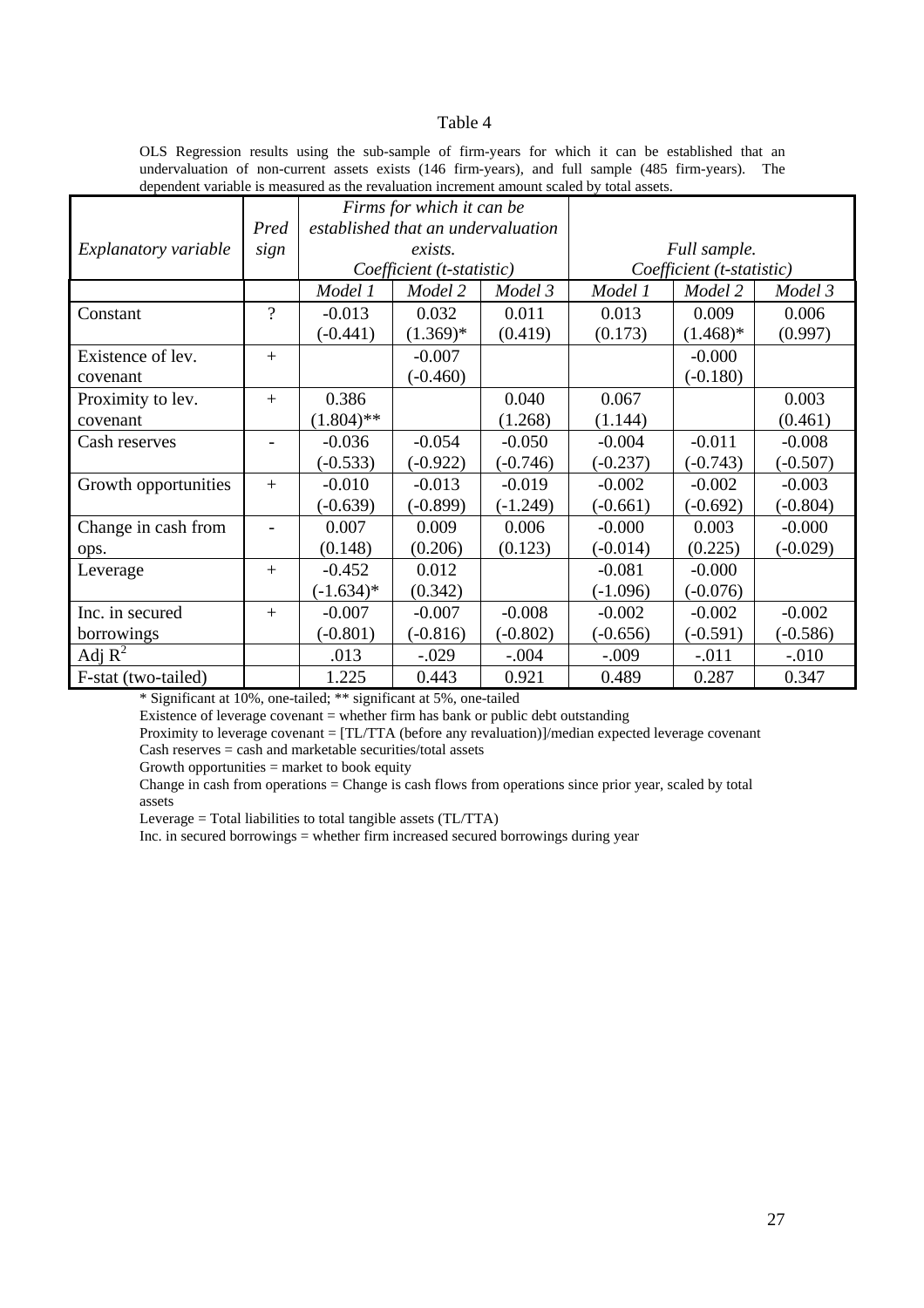$\overline{a}$ 

<sup>2</sup> Evidence of the decline in public debt is contained in table 1 and discussed in section 2.2. Cotter (1998) finds that bank loans account for between 50.8 and 62.2 percent of total borrowings outstanding for a sample of Australian industrial firms.

<sup>3</sup> Revaluations are defined to include only upward revaluations of non-current assets; writedowns are not considered.

<sup>4</sup> The introduction of this approved accounting standard had the potential to raise the level of compliance in relation to accounting for asset revaluations, however the decision to revalue and the choice of valuer type remains voluntary.

<sup>5</sup> This requirement is now embodied in AASB 1034 "Information to be disclosed in financial reports", Sections 6.1 (h) and 6.2, which applies for financial periods ending on or after 30 June 1997.

 $6$  These amendments also included a strengthening of the application of the 'recoverable amount test'. While the main impact of this test relates to writedowns of overvalued assets, it places an upper limit on the amount of upward revaluations of non-current assets

 $<sup>7</sup>$  An exception to this rule now exists in relation to asset classes comprising property, plant and equipment.</sup> These assets may now be revalued progressively, providing that such revaluations are conducted in a systematic manner and that all assets within that class are revalued on a consistent basis within a three-year period (AASB 1010 para. 4.1(a)). This regulation was not in effect during the sample period as it was part of amendments to the standard effective 30 June 1996. No amendments were made to AASB 1010 during the sample period of 1993 to 1995.

<sup>8</sup> The effect of this amendment is not expected to have been as great in relation to property assets as for other non-current assets, since disclosures of current valuations of land and buildings are required at least every three years under Corporations Law. However it is expected that the incidence of revaluations of other classes of non-current assets have been reduced by these amendments.

<sup>9</sup> While this research reports a structural change in the Australian debt market, the reasons underlying this change remain unexplained and are worthy of further investigation.

 $10$  For example, Triantis and Daniels (1995) explain how a bank's legal duty of confidentiality in the US allows borrowers to reveal confidential information to banks. Similarly, in Australia the banker's duty of

28

<sup>&</sup>lt;sup>1</sup> Prior research has also found that revaluations are associated with takeover bids, bonus issues of shares, firm size and the proportion of assets comprising property (see Brown, Izan and Loh, 1992; McMillan, 1990).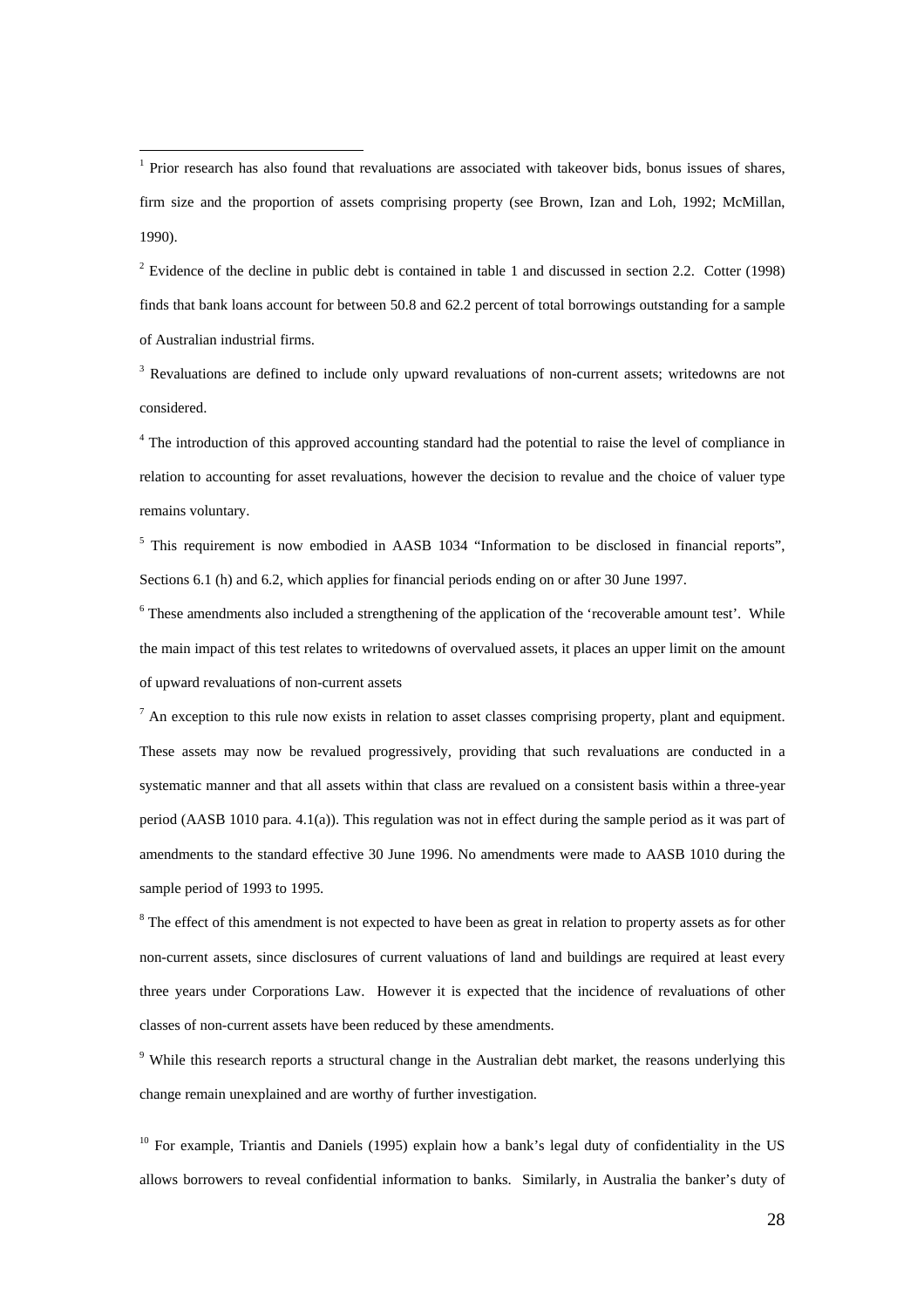secrecy forms part of the banker-customer contract. The leading case is *Tournier v National Provincial & Union Bank of England [1924].*

 $11$  Interviews conducted with senior corporate bankers indicate that they continually assess the credibility of financial statements to determine the amount of reliance to be placed on the reports of each borrowing firm. For example, a previous revaluation that was considered to be an overvaluation may indicate that book values are unreliable for that particular firm.

 $12$  A perusal of two boilerplate negative pledge documents showed that these contracts make little explicit reference to asset revaluations. One of them stated that all revaluations after a certain date would be eliminated, while the other stated that all disclosures of independent valuations above book value would be included in the definition of total tangible assets. Interestingly, an analysis of twenty-three actual bank loan contracts revealed that the majority of these contain no explicit restrictions on asset revaluations.

 $<sup>13</sup>$  The Investment Performance Index (Capital Return Index for Australian Composite Property) produced by</sup> the Property Council of Australia shows a 31.4% decline over the June 1990 to June 1995 period, compared with a 83.6% increase between June 1985 and June 1990.

<sup>14</sup> Brown, Izan and Loh's 1974-7 and 1984-6 samples have an incidence of 3.2% and 10.7% of takeover bids respectively, while only 0.4% of the current sample (two firms) received takeover bids during the 1993-5 sample period. Likewise, Brown, Izan and Loh report review year bonus issues for 17% and 21.9% of their samples. The current sample has bonus issues in only 7.2% of firm-years. Bonus issues became less of an impetus for asset revaluations after 1987 due to the loss of associated tax advantages.

<sup>15</sup> In order for revaluations to reduce debt contracting costs, they must be large enough to avoid default or increase borrowing capacity.

<sup>16</sup> Mineral producers are excluded from the analysis since prior research (see Easton, Eddey and Harris, 1993) has found that mining firms do not typically revalue assets due to their non-current assets (for example, interests in joint ventures, mineral and petroleum reserves) being generally unsuitable for revaluation.

 $17$  These financial statements were obtained either from the Connect 4 Annual Report Collection: Company Annual Reports on CD-ROM, or directly from the firms.

<sup>18</sup> Corporations Law requirements to disclose current values of land and buildings every three years came into effect in October 1986, thus making 1989,1992 and 1995 the years most likely to contain revaluations of property.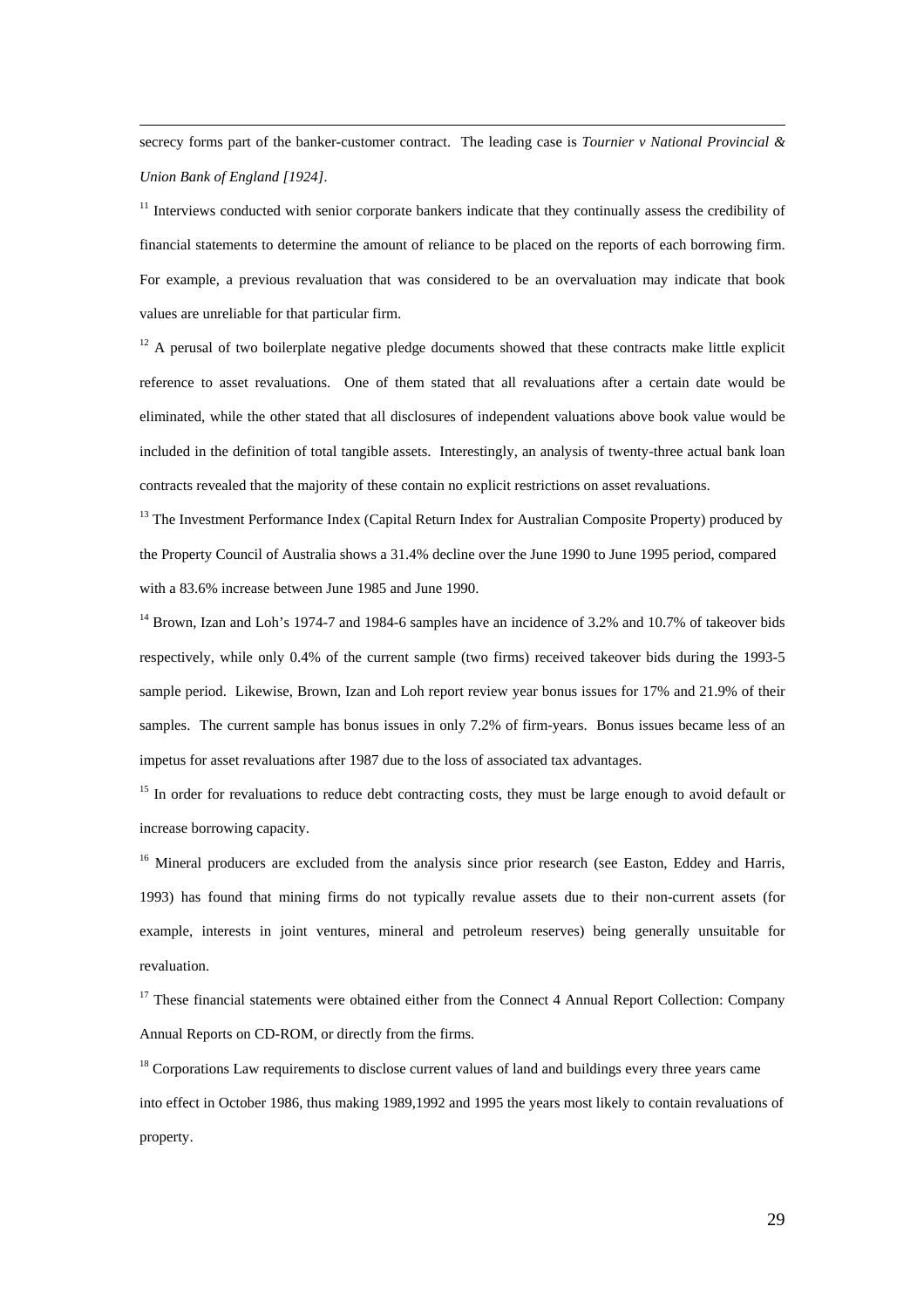<sup>19</sup> Consistent with prior research (McMillan, 1990; Whittred and Chan, 1992), property assets tend to be revalued by independent valuers, while other types of non-current assets tend to be revalued by directors.

 $20$  Firm size is determined via a joint assessment of operating revenues and size rankings based on market capitalisation. This measure is in accordance with the definitions of firm size used by the bankers interviewed. Industry classifications are in accordance with those published by the Australian Stock Exchange.

<sup>21</sup> For example, the normal range reported in Cotter (1998) for small manufacturers is 50 to 75%.

 $22$  The market-to-book equity measure is a noisy proxy for growth opportunities, and it is unclear exactly what this measure is capturing. It is a function of accounting policies chosen, types of assets held, as well as current and lagged changes in market value (Beaver and Ryan, 1993).

 $23$  Sample sizes of less than 485 are due to missing data for some firms in some years.

 $24$  There is a possible independence problem associated with the use of pooled data, since the current institutional setting induces a three-year cycle of revaluations of land and buildings. Therefore, additional tests using annual data are conducted. Further, tests of the disclose versus recognition choice documented in section 4.2 are not subject to this problem, since only the sub-sample of firms reporting a new valuation of land and buildings are considered.

<sup>25</sup> Results in regard to public debt contracts indicate that, out of the 15 sample firm years for which public debt contracts exist, an upward asset revaluation was only undertaken in one of these years. This limited sample precludes tests of differences between revaluers and non-revaluers in terms of proximity to default on leverage covenants contained in public debt contracts.

 $26$  The results of tests on annual data should be interpreted cautiously due to smaller sample sizes than tests on pooled data. Interestingly, a significant positive relationship between revaluation increments and increases in secured borrowings exists in 1994.

 $27$  Univariate results indicate that the decision to revalue is positively associated with proximity to default on leverage covenants in 1993. However this variable is not significant for 1994 or 1995.

 $28$  For example, an alternative research design in which revaluers reappearing as non-revaluers are deleted from the sample was considered (Whittred and Chan, 1992). In addition, the dependent variable was respecified as a dichotomous variable as was the case in earlier research, while unrefined debt contracting measures were employed.

<sup>29</sup> Only those firms with proximity to default on leverage covenants of over 85 percent were considered; with the final sample having at least one other indicator of potential debt related benefits from revaluing.